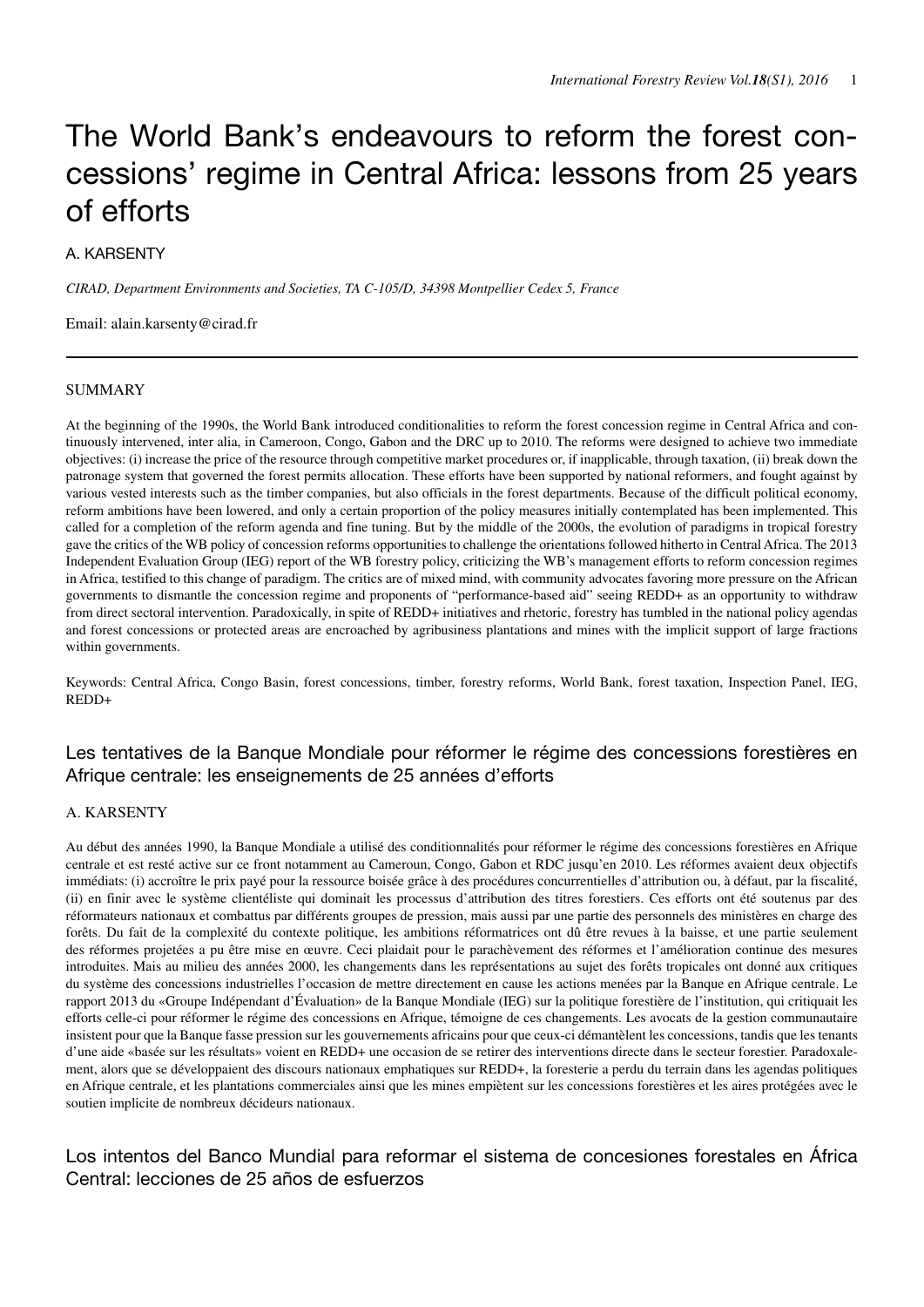#### A. KARSENTY

A principios de los años 90, el Banco Mundial hizo uso del principio de condicionalidad para reformar el sistema de concesiones forestales en África Central, manteniéndose activo en esta línea en Camerún, Congo, Gabón y República Democrática del Congo hasta el año 2010. Las reformas tenían dos objetivos inmediatos (i) aumentar el precio pagado por los recursos forestales a través de procedimientos de licitación o, en su defecto, a través de impuestos, y (ii) poner fin al sistema clientelista que dominó el proceso de asignación de títulos forestales. Estos esfuerzos han sido apoyados por los reformistas nacionales y fueron combatidos por varios grupos de presión, así como por algunos de los empleados de los ministerios encargados de los bosques. Debido a la complejidad del contexto político, las ambiciones reformistas tuvieron que ser rebajadas, y sólo una parte de las reformas propuestas se vieron implementadas. Esta situación parecía abogar por rematar las reformas y la mejora continua de las medidas introducidas. Pero a mediados de la década de los 2000, los cambios en los paradigmas dominantes en torno a los bosques tropicales dieron a los críticos de las concesiones industriales la oportunidad de cuestionar las acciones del Banco en África Central. En el 2013, el informe del « Grupo Independiente de Evaluación « del Banco Mundial (IEG) sobre la política forestal de la institución, que criticó los esfuerzos para reformar el régimen de concesiones en África, refleja estos cambios: mientras los abogados de la gestión forestal comunitaria insistían en que el Banco presionara a los gobiernos africanos para que desmantelasen las concesiones industriales, los partidarios de una ayuda «basada en resultados» vieron en REDD + una oportunidad para abandonar la ayuda directa al sector forestal. Paradójicamente, mientras que los enfáticos discursos nacionales sobre REDD + han ido creciendo, la gestión forestal ha perdido terreno en las agendas políticas de África Central al tiempo que las plantaciones comerciales y la explotación minera invaden concesiones forestales y áreas protegidas con el apoyo implícito de muchas autoridades nacionales.

# **INTRODUCTION**

Between the early 1990s and the mid-2000s, important changes occurred in the regulatory frameworks of several forested Central Africa's countries, in order to foster sustainable management of the forest resources and to increase transparency and co-benefits from the use of such resources. All the six forested countries (Cameroon, Congo, DRC, Gabon, CAR, and Equatorial Guinea) adopted new forest codes during the period, often supported and assisted by international organizations. In some of the countries, the involvement of the World Bank (WB) in both the preparation and the implementation of new legal principles through the publication of decrees and "arrêtés ("Orders"), has been especially noticeable, e.g., in Cameroon and the DRC, given the WB's financial levers<sup>1</sup> in these two countries through the attachment of "conditionalities" to critical loans and grants during negotiations with these countries. By comparison, the Republic of Congo and Gabon, where WB interventions for introducing reforms has been tangible but without comparable financial levers, have not experienced the same relationship with the international institution in the forest sector. The WB approach's footprints on the regulatory framework are less visible, even though they are not non-existent<sup>2</sup>. The Bank has had little involvement in the CAR forestry sector and almost none in Equatorial Guinea.

The WB took a prominent role in the forestry dialogue and the reform processes in these five countries<sup>3</sup>, with more or less success. This strong involvement and its modalities can be attributed to the convictions of the then WB staff in charge of the sectoral operations for Central Africa. But it was facilitated by the "structural adjustment" plans of that period that gave the WB levers to orient the policy dialogue in certain directions, notably for reforming the system of concessions. With the end of the structural adjustment period, large portions of these countries' foreign debts were cancelled through the HIPC (Highly Indebted Poor Countries) process toward the end the 2000s. Last, the emergence of REDD+ in the agenda, has completed the change in the manner the WB is conducting policy dialogues for the forest sector.

These past endeavours to introduce reforms have been discussed in several documents, e.g., Brunner and Ekoko (2000), Ekoko (2000), Essama Nssah B. and Gockowski (2000), Carret (2000), Vincent *et al.* (2005), Karsenty (2006), Topa *et al.* (2009) for Cameroon. Less has been written on the DRC, except by Debroux *et al.* (2007). Greenpeace produced a few critical assessments on the WB intervention in Cameroon and the DRC (Greenpeace 2007, 2010). The WB policy has also been assessed critically by two specialized bodies of the WB group itself: the Inspection Panel (IP) for the DRC (2007) and the Independent Evaluation Group (IEG) (2013). Both the IP and the IEG reports thought ill of efforts to reform

<sup>&</sup>lt;sup>1</sup> The forest policy advice of the Bank to the government of Cameroon was formulated in the context of the 1987 Tropical Forestry Action Plan, the 1989 review of the agricultural sector, and subsequent Country Assistance Strategies. The preferred delivery instrument was a policybased lending program that started in 1989 (Essama Nssah B. and Gockowski 2000). In DRC, WB support to the forest reform agenda was channeled through various Bank instruments, notably the Economic Emergency Economic and Social Reunification Support Project (EESRP).

<sup>&</sup>lt;sup>2</sup> A few forest economy studies agreed to by the WB and the Government of Congo took place in Congo, but did not translate into the reforms proposed by the consultants. In Gabon, the WB has been instrumental in helping the Minister of Finance recover unpaid forest taxes and allowing for the return of several dozens of permits to the public domain, but no significant reforms have been undertaken, except the 2010 log export ban, decided without any interference by the WB (which would certainly have opposed the measure).

<sup>&</sup>lt;sup>3</sup> Namely, Cameroon, the DRC, Congo (Rep. of), Gabon, and the Central African Republic.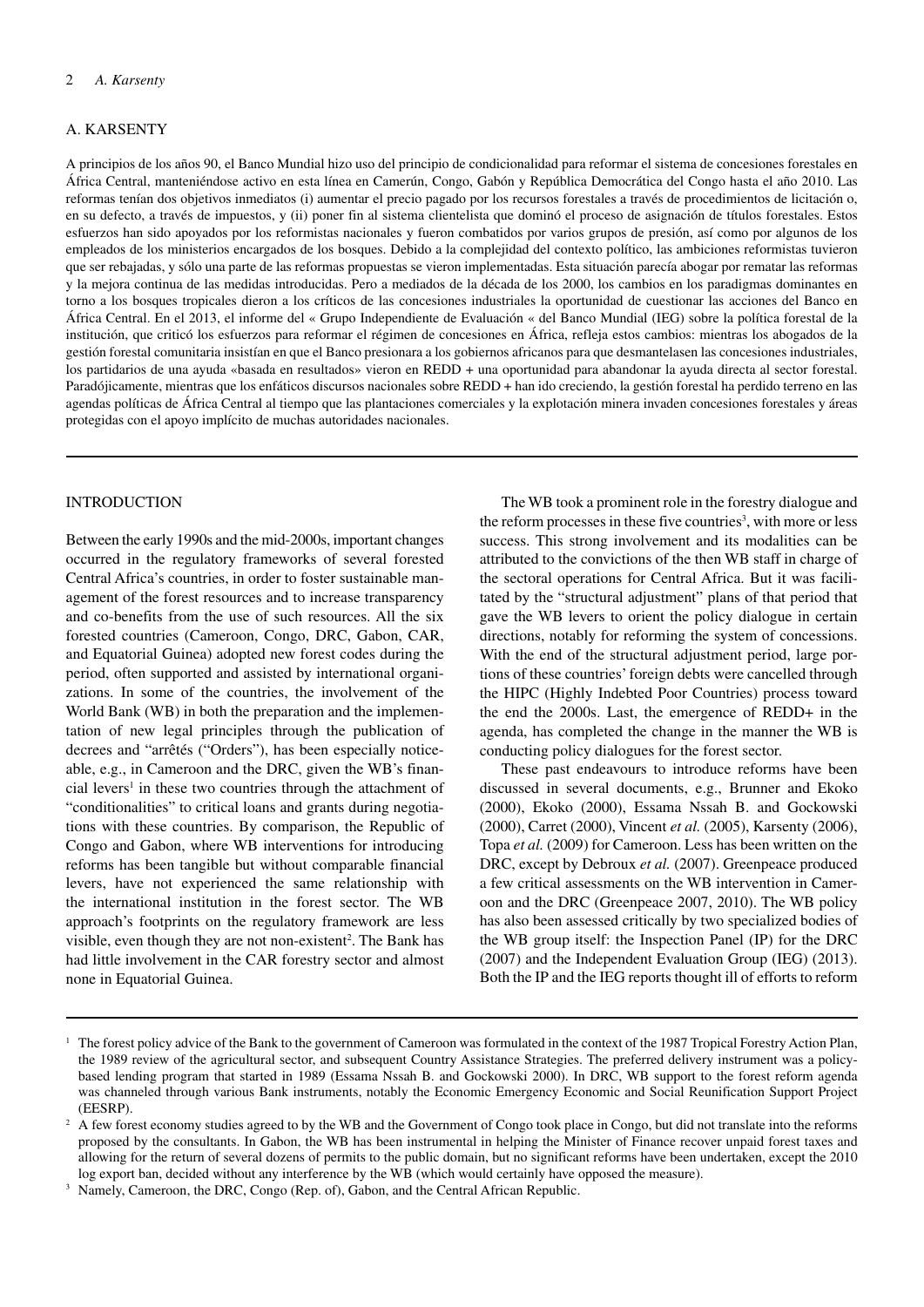the concessions regime in Central Africa<sup>4</sup>, arguing that it was a way of perpetuating if not supporting this system rather than replacing it by an alternative regime based on community forestry, conservation initiatives and other ways of capitalizing the forest resource (through carbon storage, for instance). Actually, neither of these two reports examined the theoretical background that supported WB interventions in the forestry sector. The policy recommendations, which were explicit in the IP report and implicit in the IEG report, betrayed the *a priori* thinking and beliefs of their authors, and also their poor knowledge of the political economy of those countries.

This article tries to shed light on the political economy context of the reforms conducted at the initiative of the WB in Cameroon and DRC between 1990 and 2010, and to explain the theoretical background of the WB intervention in the forestry sector. It takes stock of the reform process and its achievements, difficulties and limitations. This article also provides some background for explaining the changes in the modalities of the WB intervention in the forestry sector by the end of the 2000s decade and why it has been taken to task by its own Inspection Panel and its Internal Evaluation Group. Finally, it discusses the new context in which the intervention of donors (traditional ones such as the WB, or potential newcomers such as Norway) is likely to take place. It recalls the ambition embodied into REDD+, i.e., to leave the countries fully responsible for designing and conducting appropriate policies to curb deforestation, and to pay for the "performance" achieved. It argues that such an approach will turn out to be an illusion in countries with limited capacities and weak institutions. New policy approaches informed by the lessons of reform experiences in Central Africa, need to be promoted to shift from public national forest policies to forest-related policies.

# THE SITUATION OF THE FOREST SECTOR IN THE EARLY 1990S IN CENTRAL AFRICA: A "RENTIER" SYSTEM BASED ON ECONOMIC EXTRAVERSION AND LAND RIGHTS ALLOCATION

The forest landscapes of Central Africa are characterized by low population densities, often below 2–3 inhabitants per square km. In an article called *"La dialectique du vide"*, the geographer Roland Pourtier (1986) insisted on the impact of such phenomena on the perception of space and social organization. He dwelled especially on the blurred boundaries of the *terroirs* used by local communities. Land tenure is seen, therefore, as recognition of the effort devoted to clearing the land rather than ownership as is usually the case in Western conceptions. The land is not scarce, but the labour is, especially in local societies composed of relatively small villages that cannot easily mobilize large working forces for collective

tasks. As Vermeulen (2000) also pointed out, conflicts within communities often lead to separation and the creation of new villages, since there were limited pressures on lands before.

On the other hand, forested countries of Central Africa<sup>5</sup> enjoy abundant natural resources, such as oil (Gabon, Congo, Cameroon, and Equatorial Guinea), minerals (DRC and CAR, but also Congo and Cameroon) and timber. These assets, in countries with low education performances and weak institutions, tend to bring the economy of the region close to what economists call "the resource curse": extraversion of the export-based economy (raw material), under-development of agriculture, policy priority given to urban populations, and high social inequalities.

# **Ecological heterogeneity and high costs of resource mobilization means highly selective harvests**

Forestry in Central Africa has been shaped by both the ecological characteristics of the forest and the economic features. Harvests are very selective ("high-grading") and concentrated on a handful of species: those whose commercial value is high enough to bear, notably, the high transport and handling costs incurred by the weak, poorly managed infrastructures. Given the spatial heterogeneity of the species, the volume harvested are, on average (with some exceptions when the commercial species are concentrated), around  $8-12 \text{ m}^3/\text{ha}$  – and even as low as 3–4 m<sup>3</sup> in the hinterland of the DRC. As a result, the concessions tend to be large, with some in Congo and the DRC bigger than one million hectares. Around 50 million hectares are in the concessions (around 26% of the moist forest area) (De Wasseige *et al*. 2009).

The commercial harvest per surface unit is very limited compared to what is harvested in dense forests in South-East Asia. Industrial logging is rarely a direct factor of deforestation in Central Africa. There is no correlation between the importance of the forest industry and deforestation: Gabon used to have the largest timber industry, with up to 3.2 million m3 extracted per year less than a decade ago, and it is also a country with one of the lowest rates of deforestation (less than 0.1% of gross deforestation). Conversely, population density is closely correlated with deforestation. As pointed out by Defourny *et al.* (2011) for the DRC, "*the presence of a logging concession and a mining permit does not seem to play a role in deforestation/degradation, at least at the national and sub-national scales studied*" and ". . . *it is above all the importance of the on-site population which determine the quantity of forest affected by deforestation and degradation. These very clear results contradict several studies, more local-oriented, which often emphasized the distance to roads and the importance of the flux associated with roads as the first cause of deforestation*".

From an ecological perspective, the "creaming" of the timber species may have negative impacts: overexploitation

<sup>4</sup> The IP report was only on the DRC. The IEG report was a worldwide evaluation of the intervention of the WB in the forest sector, but the criticisms focused on the work to reform the system of concessions in Central Africa and Liberia.

<sup>5</sup> This excludes Chad, Burundi and Rwanda.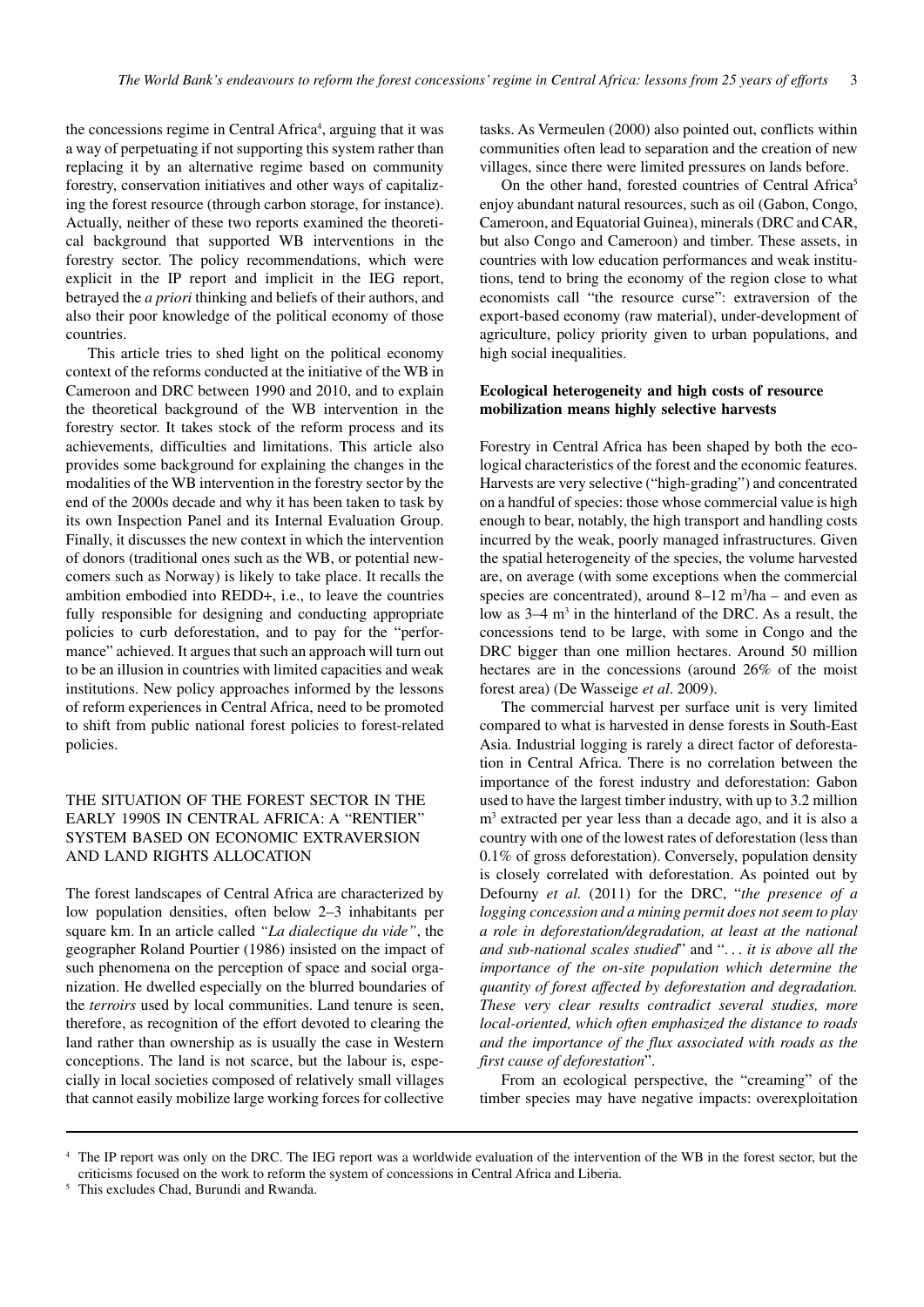



Source: Based on data from Revenga C., Nackoney J., Hoshino E., Kura, Y., and Maidens, J. 2003. Watersheds of the World. IUCN, International Water Management Institute, Ramsar Convention Bureau, WRI. Washington, DC: WRI.

of certain species, whilst other species, sometime abundant ones like the Fraké (*Terminalia superba*) in Cameroon, could be harvested more to supply the industry, without jeopardising their regeneration (Fredericksen and Putz 2003). Creaming would entail changes in the composition of the forest that could deplete the commercial value of future harvests (if the market demand targets the same given species over time).

# **Greater preference for raw material than for local processing**

The other characteristic of Central African countries in the 1990s was the predominance of exports of logs<sup>6</sup>. Typically, the better quality of timber was exported as raw material, while the lower quality was processed locally, partly for export, but also for local consumption. It is striking to see how this pattern has changed over time: most of the timber is

locally processed and low quality logs make up the bulk of the log exports (for China and India). The industry hardly produces for the domestic market – which is supplied almost exclusively by the informal sector.

The high cost of labour is partly linked to the fixed exchange rate between the CFA Franc and the Euro, and, for the DRC which has its own currency, to the cost of life. Coupled with the lack of trained workers and various logistical difficulties, this has been the rationale for the exportation of logs for decades. The governments' log export bans have modified this marketing pattern in Gabon and Cameroon, but has done less well in the Republic of Congo. On the other hand, the successive crises that struck the local populations put the industrial products beyond their financial reach, especially since the products were made more expensive because of more norms and taxes. Chainsaw loggers gradually replaced the formal industry as domestic suppliers. Now

<sup>&</sup>lt;sup>6</sup> This has not been the case for all periods. For instance, in Cameroon in 1952, during the colonial era, the production of logs was  $257,000$  m<sup>3</sup> of which 71,000 were exported as logs and 186,000 processed locally (Source: Perraudin R., "Des ressources forestières mal exploitées" *in Marchés Tropicaux*, special issue on Cameroon, January 1953.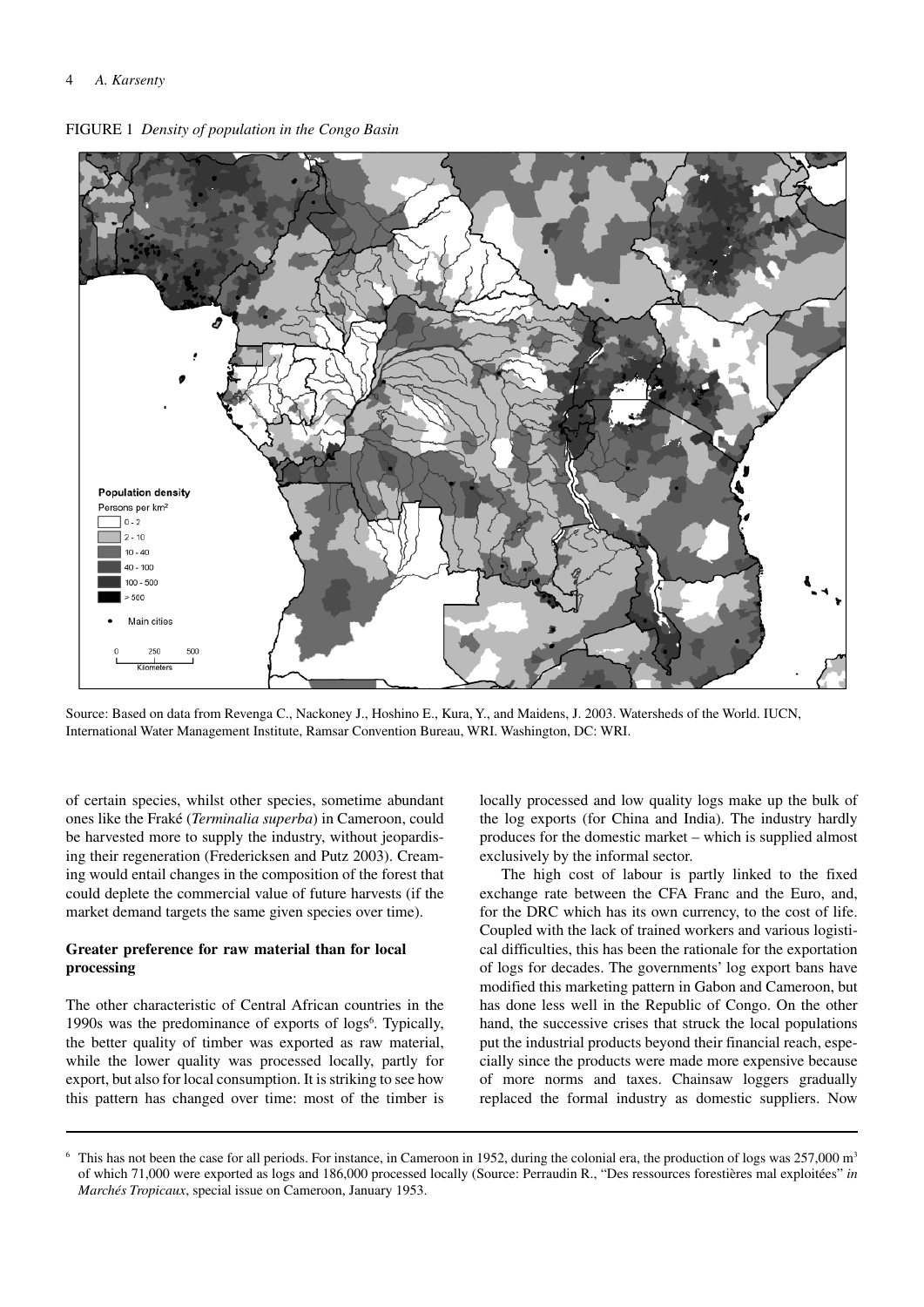the informal sector is producing more and more while the industrial sector is on the decline.

# **Low population density and abundant natural resources: the rationale for the concessions regime**

For land-locked and low-populated countries such as Central African Republic (CAR), Northern Congo and most part of DRC, the rationale for large-scale concessions was clear. History, which shapes the collective preferences of local inhabitants, also matters. With a limited tradition of local self-organization for economic development, the collective preferences have favoured a bargaining-dependent relationship with the concession permit holder rather than unlikely community development externally promoted<sup>7</sup>. On the other hand, the delivery of local public goods by foreign large-scale companies that are requested to replace an absent government cannot be seen as a sustainable and desirable model, since it can turn out to be an obstacle to the development of local and accountable representation schemes, especially public ones (elected local councils, etc.).

Land tenure is generally featured as "dual", with opposition between the State monopoly or ownership of land and resources, and the customary practices which allow the "land master" to allocate plots of land to newcomers who are guaranteed traditional family property rights over the cleared land, as long as the plot is cultivated. But another duality is even more important: the overlapping between community lands and forest concessions. Such overlaps are manageable since they are usually not mutually exclusive: land reserved for populations, timber for concessionaires (see Lescuyer *et al*. 2012). But there are also cases where trees are the subject of competition between concessionaires and populations: Moabi (*Baillonella toxisperma*) trees for seed oil and bark, Sapele (*Entandrophragma cylindricum*) trees for caterpillars. Yet, community claims for an economic autonomy are limited. Greater autonomy would be difficult to sustain, given the limited access to markets, credit and affordable transport. The relationships with concessionaires are ambiguous: on the one hand, logging activity creates trouble for hunting, cropfarming and so forth, but on the other hand, local communities see concessions as opportunities for employment, and for bargaining (various "compensations" are expected or claimed).

# **A discretionary allocation system at the core of the patronage system and politicians games: high private transfers and low public revenues**

The core of the "rentier" system has always been the allocation system for concessions (whether for forestry, mining or agriculture). In some cases, the allocation was granted through a commission – or bidding – which made the decision processes opaque and plagued by corruption. After this point was raised in several WB documents in the 1990s concerning Central Africa (Grut *et al.* 1991), designing a transparent and competitive allocation system became a priority for the "conditionalities" set by the Bank for disbursing loans and cancelling debts.

The taxation system was also subject to scrutiny. Most of the tax collected was for the export of logs; the royalties proportional to the surface granted in concessions were inexistent or very low. This configuration was adapted to a discontinuous activity, characterized by "stop-and-go" phases, where taxes were due only when the timber was sold and exported. On the other hand, it was considered to encourage waste, "creaming" and the holding of huge areas by concessionaires at the expense of other potential uses or tenure (Grut *et al.* 1991; Gray 2002). In the DRC, at the beginning of the 2000s, more than 40 million hectares were held by concessionaires, but the country was only exporting 100,000 m<sup>3</sup>, meaning that most of these concessions were not exploited (at least for timber) (Debroux *et al*. 2007).

Public revenue from the timber trade was low, compared to what could have reasonably been expected for an activity spread over such large areas. In Cameroon, revenue amounted to \$7.1 million in 1993, and for the DRC, the forest revenue was only around \$100,000 in the early 2000s. This did not mean that the concessionaires had no "tax-like" costs: corruption costs were – and still are – significant and many "parafiscal" contributions requested by various administrations and bodies for their own sake, put a strain on companies' budgets. In sum, companies pay almost all the time to myriad of bodies, but only a tiny part of this money reaches the public treasury (see CIRAD & ID 2004, for DRC, and Cerutti *et al*. 2012, for Cameroon).

#### THE WORLD BANK INTERVENTION IN CAMEROON

Cameroon, by the end of the 1990s, was a country with high debts and serious cash flow problems. The country went into a quite brutal process of "structural adjustment", with severe cuts in public expenditures and civil servant wages. Many of the civil servants were dismissed (people coined an ironic term saying that the civil service was "déflatés") in the early 1990s. Financial and technical assistance from the WB and the IMF had been granted, on the condition that reforms would be introduced in various sectors<sup>8</sup>. These "conditionalities" triggered for the reform of the forest sector in Cameroon, which will inspirit eventually similar processes in some of the neighbouring countries.

 $\frac{7}{1}$  There is a significant difference with the situation frequently recorded in Latin America, where indigenous populations frequently make territorial claims.

<sup>8</sup> Between 1990 and 1998 no forest-related lending took place. The Bank used various opportunities to maintain forest issues in the overall policy dialogue with the Government and in the discussions that accompanied the preparation of Structural Adjustment Credits I and II (Topa *et al.* 2009).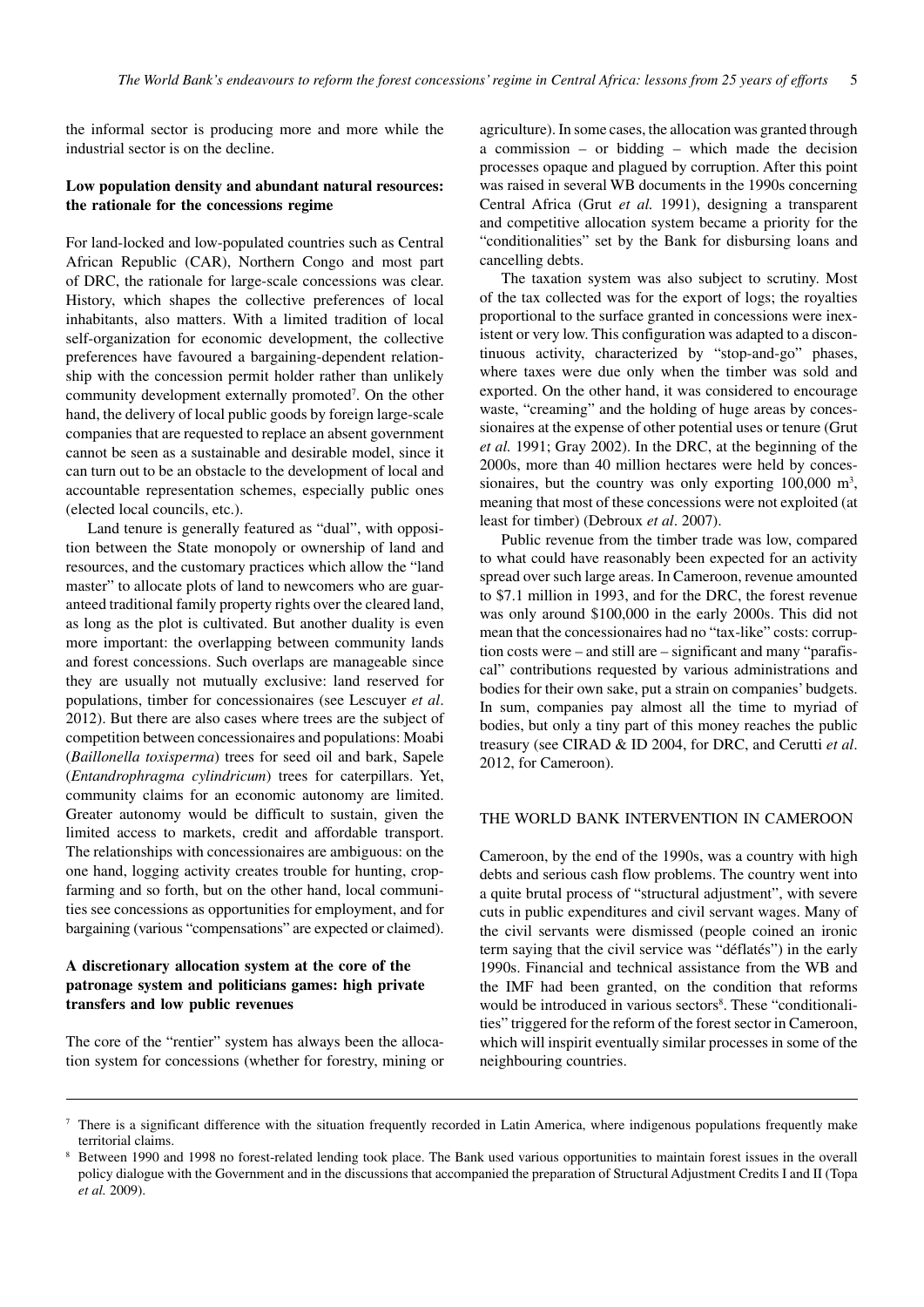#### **A diagnosis formulated in economic terms**

During the 1980s and 1990s, there were several very active schools of thought on natural resources management, especially on timber. Economists such as Malcolm Gillis, David Repetto, Jeffrey Vincent, John Gray and William Hyde, amongst others, wrote several influential papers on the economics of forest concessions. Most of the analyses were derived from Malaysia and Indonesia where forest resources had been rapidly depleted whilst concessionaires enjoyed high profits. For West and Central Africa, a report by Grut *et al*. (1991) prepared for the WB, carried these analyses further and formulated policy recommendations which were to have a strong influence of the WB's work in Central Africa.

The "underpricing" of timber resource, thanks to an unbalanced fiscal structure (taxes on exported wood rather than on the volume cut or the surface granted), was considered as a source of waste and inefficiency affecting the entire value chain. It was also deemed as being a transfer of the economic rent to the concessionaires at the expense of the public treasury. Such underpricing was attributed to the structure of the fiscal system, but also to the discretionary allocation system that prevented transparent and fair competition. Competition could be a tool for showing willingness to pay the loggers to access the resource, as was later revealed in Cameroon (Topa *et al.* 2009). Focusing on bringing competition into the allocation system was considered as an opportunity to kill two birds with one stone: raise the stumpage value of commercial timber and introducing transparency and fairness into an opaque mechanism. Efficiency and governance could, then, go hand in hand. In addition, the expected higher fiscal revenue could be shared between the central government and the local governments: in Cameroon, the reform entitled local councils on whose territory the logging was taking place to 40% of the area fee (set through auctioning) and 10% was granted to the neighbouring communities.

The reform in Cameroon was prepared in the early 1990s by a mixed team composed of high profile officials from various ministries, WB staff, and consultants. An important document on forest policy was published in 1992 by the Cameroonian government. It summed up one year of discussions by the mixed team, and set out much of the content of the 1994 forestry law. This law, thus, was not "imposed" by the WB on the Cameroonian government, as is often believed. But the small number of Cameroonian civil servants involved in the process suggests that the "ownership" of the process was too limited. Ekoko and Brunner (2000) mentioned the absence of implication of the Parliament's Representatives which eventually led to the Parliament's eliminating a number of items previously agreed upon with the Bank and adopting

unwelcome (from the WB and the Government's perspective) amendments to the Forestry Law (such as the introduction of a log export ban). In fact, at the onset of the reform process, members of Parliament (with many of them involved in forestry activities) were keener on defending their own privileges than advocating on behalf of the national economy, the environment and the interests of the rural population. Local NGOs, although mentioned as major stakeholders in the WB policy documents, did not participate in the discussions, and no real efforts were made to explain the orientations afterwards: the Bank staff was perhaps convinced they would welcome the Bank's effort to promote better governance, community forestry and a better fiscal system in a way that would benefit the local councils and the communities.

Cameroon has been a laboratory for introducing an auction system for forest permits that is unique in tropical forestry9 . The principle was to auction an annual fee based on the area conceded<sup>10</sup>. The negotiations with the Government led the WB to a concession that seemed minor at the time but turned out to be critical later on: the combination of "technical criteria" with the financial offer for assessing the bids. The WB managed to have the financial offer account for 70% of the total, and the technical proposal for only 30%. But the technical proposal did not only have the disadvantage of being assessed on a "subjective basis" (with the risk of corruption of the commission members) that distorted competition; a too low score could also disqualify the tender. This eliminatory threshold was overused in several cases to eliminate competition and allow a bidder to remain the only one on the list. . .

# **The second part of the agenda: community forestry, independent watching and SFM**

The institutionalization of "community forests" (with a legal status) was also innovative in Central Africa. This agenda was pushed notably by IUCN, and received the support of the WB which shared the idea with the group of Cameroonian reformers in the mixed commission, in spite of the reluctance of the majority of the staff in the ministry in charge of forestry. Unlike it is sometimes considered, this was not a contingent objective of the WB in Central Africa, but it was conceived as the second step in a sequential dynamic of reforms. For WB staff involved in the process, no community forestry effort would have been possible or conceivable at the margin of an all-powerful, unregulated forest industry.

The community forests (CFs) were limited to a maximum of 5,000 ha, and the Ministry of Forestry obtained a modification in the draft law that excluded the community forests from the future Permanent Forest Estate (PFE), in spite of the legal

<sup>9</sup> The auctions systems introduced in Peru and Bolivia has been limited, biased, and cannot really compare with the one introduced in Cameroon where some genuine competitive auctions took place (see Karsenty 2010).

<sup>&</sup>lt;sup>10</sup> The first idea was to index the fee on the potential value of the timber stock, but it turned out to be impossible: inventories precise enough to set this value are only undertaken after the concession has been granted, never prior to allocation.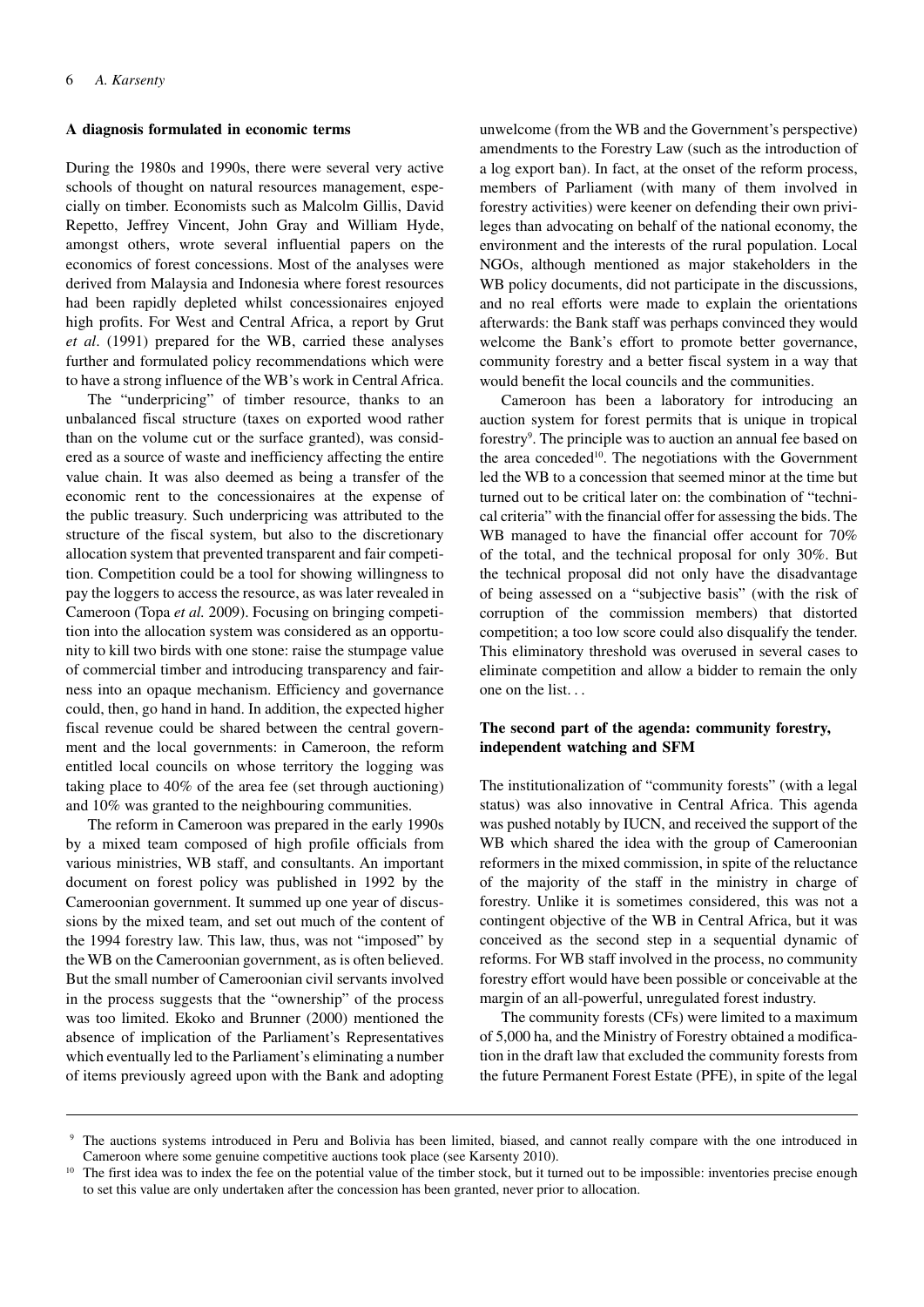requirement to draw up a (simplified) management plan that would guarantee long-term forestry use for the CFs<sup>11</sup>. Since the highest quality forests were located in zones planned to be gazetted (to be included in the PFE12), community forests have often been located in less rich forests.

Many other policy orientations have also been promoted: compulsory management plans for concessions and protected areas, reorganization of the institutions involved in forest supervision and plantations, etc. The achievements in terms of disclosure of public information, transparency and accountability have been quite impressive (Topa *et al*. 2009). The most salient one is probably the institutionalization of independent watching for forest permits allocation. It was rounded out by the introduction on independent monitoring of forest infractions. The last innovation took place first in Cameroon and was implemented later in Congo and DRC, with the hiring of a specialized body, Resources Extraction Monitoring (REM) (which replaced Global Witness in Cameroon as "watchdog"). But, to be a driver of changes, the information has to be used by the authorities. In Cameroon, the report of the independent observer of permits allocation mattered in the first years, but it gradually ceased to be used in the dialogue between the Government and the donors. As for the independent monitoring of forest infractions, with all the reports available on the Internet, they did not trigger the changes and the sanctions that could have been expected – probably because of the diminishing interest in the forestry reform processes during 2000s.

A holistic view of the reform processes and their institutional implications helps to explain why the Bank – at least the forestry team – was seeing the forestry sector, and especially the reform of the concessions system, as an entry point for improving governance in Central Africa, beyond the forestry sector itself (see also Brown *et al.* 2002).

# AN UNFINISHED AND CONTROVERTED REFORM PROCESS

The reform process in Cameroon has never been such as the WB staff envisioned initially. The 1994 Forest Law was not enforced until 1998, primarily because of lack of political will. This was illustrated in 1996 by the discretionary awarding of 6 concessions; this act infringed the 1994 law that stated that all concessions had to be allocated through a public auctioning system. In spite of assurances to the Bank that these cases would remain the exception, the first concessions award in 1997 was fraught with irregularities. This showed

that, despite apparent transparency and political willingness, practices had not changed (Ongolo 2015). Until 1998, neither the Bank nor Cameroon had defined adequate legal and regulatory instruments to carry out the forest sector reforms (Topa *et al*. 2009).

#### **The allocation system criticized and circumvented**

A second round of reforms took place towards the end of the 1990s, with conditionalities tied to the SAC III loan. A fiscal reform that also addressed the allocation system has been prepared and partially implemented. After long, tense discussions the Government finally accepted an independent observer (a Cameroonian citizen) of the allocation process. Allocation rounds in 2000 and 2001 were well organized, with financial offers surprisingly high, reflecting genuine competition to access the concessions<sup>13</sup>. But a "learning process" took place in the aftermath; companies in cahoots with corrupt civil servants took advantage of the loopholes in the allocation process (eliminatory threshold linked to "technical criteria", etc.) to eliminate genuine competition in most of the subsequent allocation rounds. In 2005, the allocation was clearly biased, with, in most cases, one competitor remaining listed for a concession and with unusually (suspiciously) low financial offers (CIRAD 2006).

But when the competition was effective, questions were raised about a potential "winner's curse" (Vincent *et al.* 2005). The long-term commitment (15 years) for the annual area fee (a fixed cost) had to be compared with the annual volatility of the timber market, and the risk a high financial offer would entail for the winning bidder. This triggered criticism from the industry associations, relayed by the French and German governments whose timber companies had vested interests in the sector<sup>14</sup>. There are measures that could be adopted for mitigating this risk, such as indexing the area fees on the export price of timber, but such proposals are still part of the "unfinished agenda", along with many other measures for "fine tuning" the regulatory framework (Topa *et al.* 2009).

## **Community forestry: the great disappointment**

Community forests in Cameroon, which covered over 1.5 million ha in 2011 (Cuny 2011), have been plagued by the "elite capture" phenomenon, a phenomenon facilitated by cumbersome, costly red-tape connected to the creation and functioning of community forests. Since 2005 the CFs, like the industrial concessions, have been subject to an Environmental Impact Assessment (EIA) study before being accepted.

<sup>&</sup>lt;sup>11</sup> The idea was, for the then Director of Forests, to extend the sphere of influence of the forestry administration beyond the PFE and to take over areas that otherwise would have been supervised by the Ministry of Agriculture (Source: conversation between M. N'Koulou, then Director of Forests, and the author in 1995).

<sup>12</sup> The zoning plan for the southern part of Cameroon started in the early 1990s, defined vocational zones, and made proposals for land-use allocation, but gazetting was required to create legal status and the PFE by law.

<sup>13</sup> The floor price for the area tax was around \$2 in 2000 and the industry claimed it was too high. The average financial offers for the 2000 and 2001 round were, in average, 4 times higher, with some offers 8 times above the floor price.

<sup>&</sup>lt;sup>14</sup> Expressed by French and German government representatives at the meeting of the Board of the World Bank in 2002.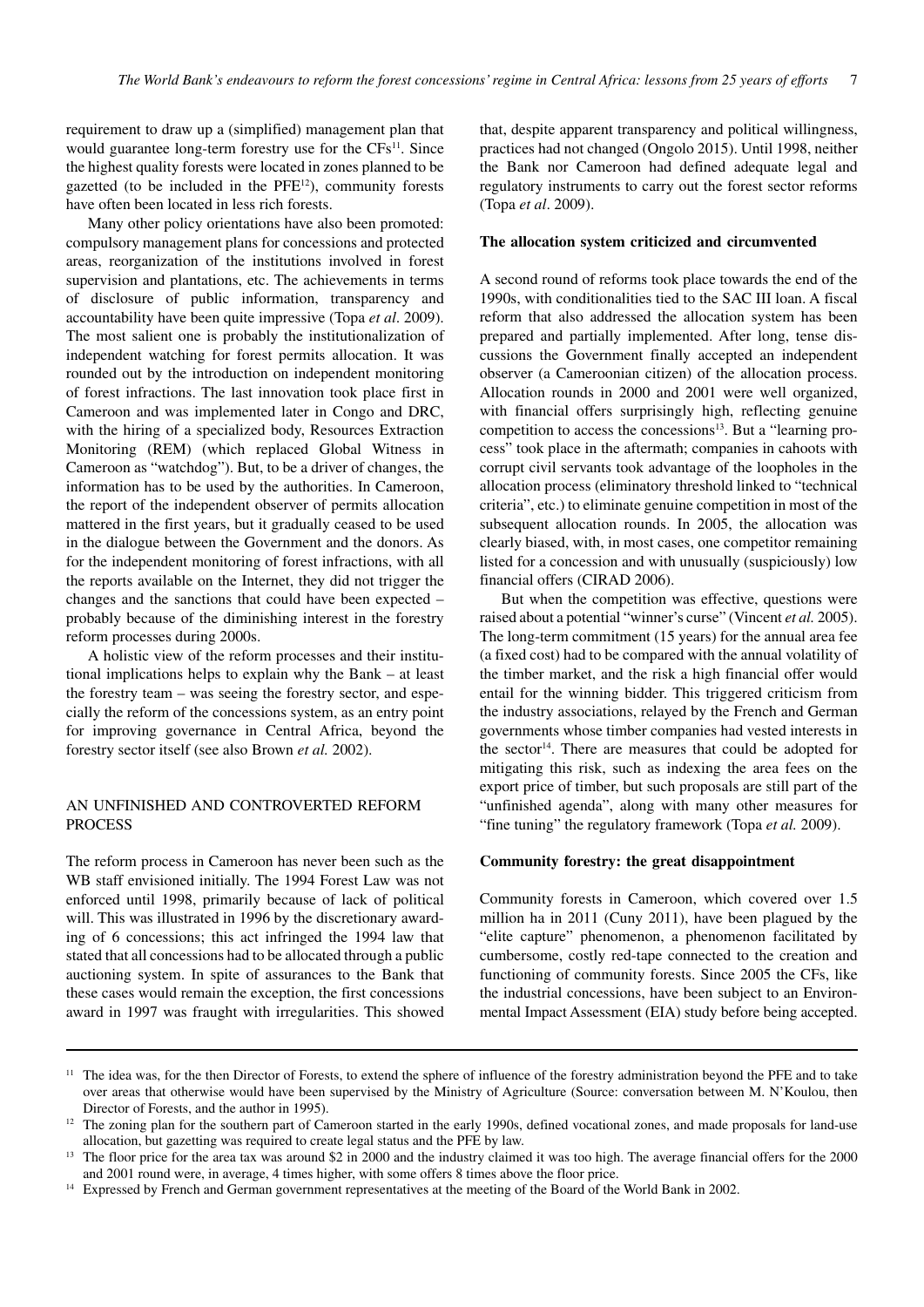#### 8 *A. Karsenty*



Figure 2 *Comparison between registered (official) production and registered exports (converted into roundwood equivalents) from 1980 to 2004*

Source: author

The EIA study costs around US\$13,000 to which the community is to add around \$15,000 as an upfront investment before any forest exploitation (Julve *et al*. 2007). This type of unrealistic requirement paved the way to greater growth in the informal sector and prevented the CFs from becoming competitive on the national market.

Cerutti and Lescuyer (2010) showed that chainsaw logging was more profitable than small-scale enterprises operating within community forests. CFs have been used by corrupt officials, in cahoots with illegal loggers for "laundering" illegally exploited timber. The international partners who at one point actively backed the community forestry experience in Cameroon (such as the DFID and the GTZ/GIZ) gradually withdrew their support.

#### **The expansion of the informal sector**

The economic crisis that hit the Cameroonian population, especially as of 1992 (cut in public and social expenses) and in 1994 (CFA devaluation), has led to growing informality in economic relationships. The "structural adjustments plans" piloted by the IMF and the WB also contributed to this phenomenon: impoverished citizens turned entirely to the chainsaw lumber operators to buy the timber they needed for construction work. The table below shows the evolution between 1980 and 2004. In the 1980s, exports (expressed as roundwood equivalents) were significantly less than registered production, meaning a large share of the domestic markets was supplied by the formal production sector. This share diminished slightly in the 1990s and at the end of the decade, exports even surpassed registered production!<sup>15</sup>

The current volume produced by the informal sector is comparable to the volume produced by the industrial sector

(Cerruti and Lescuyer 2011). Some chainsaw lumber operators are collecting their timber in village fallowlands, while others in this informal production circuit who are better equipped have a "small title", a category that is hardly controlled and is known for being a pillar of illegal logging (REM 2010).

The World Bank has always been queasy about "small titles", calling for more stringent regulations but at the same time wanting to keep them for the benefit of Cameroonians and to facilitate the development of small-scale enterprises, especially in the Community Forests. Globally, the WB has overlooked the "informalization" of the forest sector, and has been uneasy in its efforts to formulate appropriate policy responses (beyond the usual calls to "formalize the informal" and remove the red tape that strangles small and medium enterprises).

#### **A Permanent Forest Estate still virtual**

Cameroon is one of the rare countries of the sub region with a zoning plan covering most of its dense forest areas. This could have been the basis for the decision to limit the size of the PFE and would have given a clear sign of the will to keep forest-related uses restricted to around 14 million hectares. The gazetting process, which provides the legal basis for granting legal status (PFE) to a mere proposal (the zoning plan), has required two decades. But, except for the protected, previously gazetted, areas, none of the Prime Ministers ever signed decrees for completing the gazetting of around 7 million hectares of production forests (with concessions already granted). This part of the government wants to keep the future land use options open. The WB did not consider this issue extremely seriously until around 2010 when authorisations

<sup>&</sup>lt;sup>15</sup> This is partly due to the shortcomings in the government's information system during the last period. Industrial production figures were not entered into the information system. However, some of the exports are probably illegal.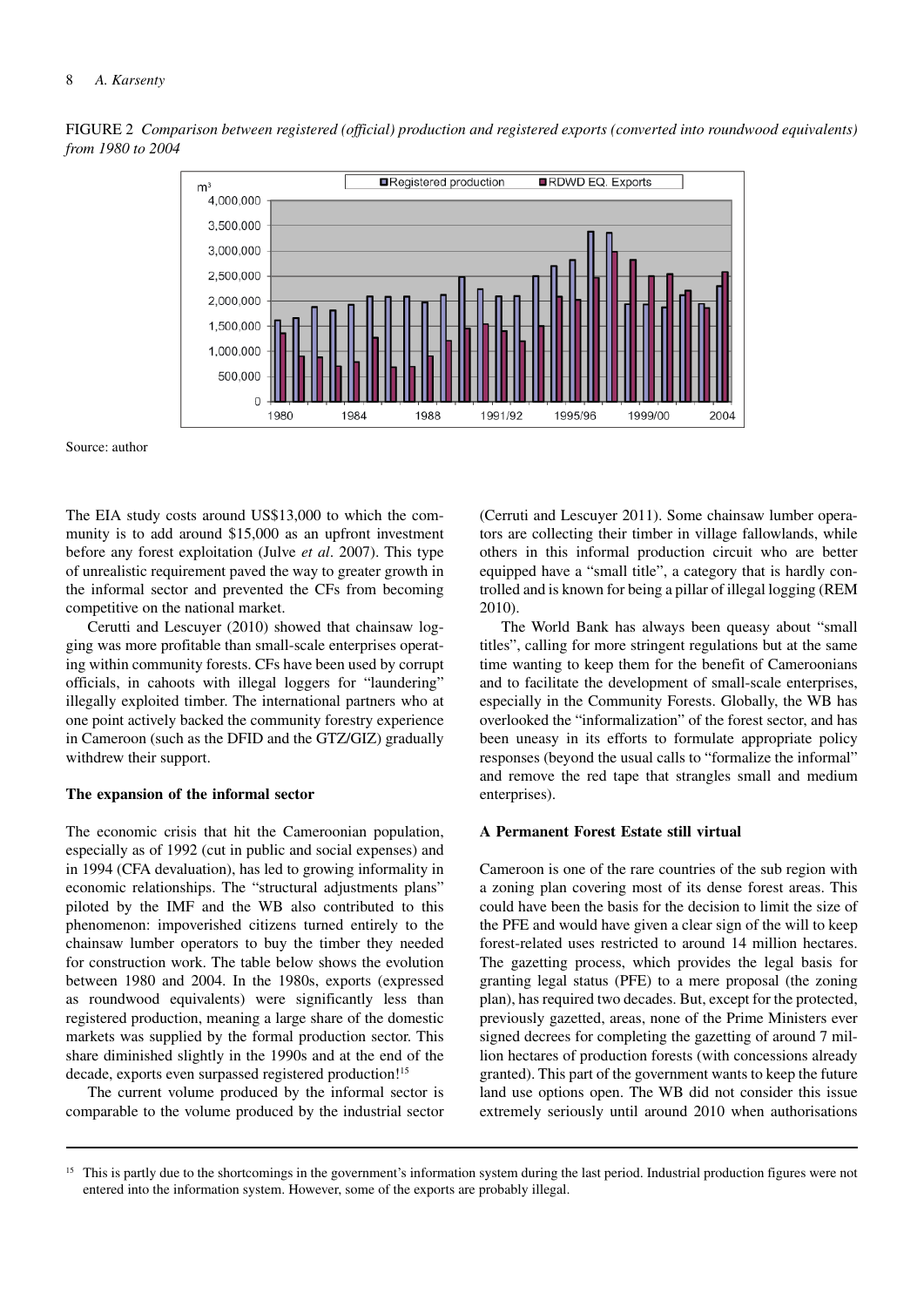for large-scale oil palm plantations and mining permits were granted on the virtual PFE. The WB, nonetheless, insisted for the gazetting decrees being signed, and used notably the lever of the HIPC (Highly Indebted Poor Countries) initiative negotiation in 2010–2011, with only partial success (Ongolo and Karsenty 2015).

# DRC: THE UNLIKELY DUPLICATION

Beyond Cameroon, the other country where the WB had a strong lever for fostering reforms was the DRC. Years of civil war exhausted this country. After 2000, the new government solicited external assistance for rebuilding the country. It was, for the WB, a unique opportunity to reshape the forest sector of one of the largest tropical forests in the world (around 140–150 million ha including dry forests and other woodlands). The same WB team that was involved in the Cameroonian reform started working in 2001 to design a new regulatory framework and governance system for the forestry sector in the DRC. But the difficulties were to be very significant, proportional to the size and the complexity of the country. While there were similarities, the WB work done in DRC and Cameroon were different. The similarities stem from the application of key principles (transparency, good governance fiscal accountability, sustainability, benefit sharing, and fight against corruption). The differences with Cameroon related to the fact that, in the DRC, WB forestry assistance was part of a broader re-engagement post-conflict intervention which had to address head-on the legacy of many years of war, destruction, lawlessness and institutional vacuum. This included primarily addressing a situation where most of the productive forests had been arbitrarily assigned to title holders in exchange for political support and other favours.

# **Overestimation of government capacity and sustained will to reform**

One of the first measures pushed by the WB, when starting its forest cooperation with the DRC government, has been to help the government to return into the public domain millions of hectares of concessions that had been granted in the past. On 43.5 million hectares allocated in 2002, numerous concessions totalling 35 million hectares were inactive and kept by their owners only for speculation. (Debroux *et al*. 2007). One of the instruments for returning these concessions back to the public domain, was the tentative introduction of an annual area fee of \$0.5 per ha in 2002. This endeavour immediately spurred opposition from the forest industry (a dozen active companies), whose members owned concessions, some with surfaces over one million ha. A more gradual change in the fiscal system was adopted as of 2004.

Nevertheless, coupled with other regulatory measures, 25.5 million ha were returned to the public domain in 2002, and the attribution of new concessions was suspended (Debroux *et al*. 2007) through a moratorium that was to remain in force until the completion of a new regulatory framework. . . that still does not exist. The moratorium was to be circumvented repeatedly by the new minister of forests (appointed as of 2003), and millions of hectares were allocated illegally. A "conversion process" of all the concessions was launched in 2006 and applied for a few years, with the aim to legalize concessions allocated according to the law. This participatory process was satisfying, but the results have been a foreseeable compromise between the rule of law and the vested economic interests. And last minute conversions even occurred after the completion of the process, a situation sharply denounced by international NGOs (RainForest Foundation Norway & UK, Greenpeace, Global Witness 2009). Around 12 million ha of concession are now legally attributed in DRC, but the exact situation in the field remains unclear.

A new forest code was promulgated in 2002. It includes provisions for allocating the concessions through a competitive process (but with exceptions!) and paves the way for major development of community forestry. The code also aims to have forest rent shared more equitably with local governments and local communities. In many respects, this new code can be compared with the 1994 Cameroonian law, and has provided opportunities for in-depth reform of the practices in the sector. But most of its provisions have still not been implemented, especially those related to community forestry: the decree has been in the governmental pipeline for 5 years and issued only in 2014.

In DRC, thanks to the experience gained in Cameroon, the WB worked more effectively with civil society, Parliamentarians, the private sector, civil society advocates and environmental NGOs. The difficulties came with some of these latter. The DRC has been highly invested – more than in Cameroon – by a few international NGOs, such as RainForest Foundation, that are opposed to logging<sup>16</sup>. Such organizations established strong links with the emerging civil society, providing them with access to Medias, international fora and financial support. Their agenda is to avoid the development of industrial logging in the DRC and to promote community forestry instead.

The zoning plan was, like in Cameroon, supposed to be one of the pillars of the reform in DRC. But the World Bank faced criticisms from Congolese NGOs who denounced the risk of a top-down exercise resulting in the marginalization of the local communities and indigenous people. Hence the Bank decided to defer the zoning plan experiment after it had been planned, in order to concentrate on other issues seen as urgent priorities, such as breaches of the moratorium. This decision eventually landed the WB team in hot water.

<sup>&</sup>lt;sup>16</sup> In fact, the NGO sector displayed various degrees or support to the WB and only the NGOs mentioned were unwaveringly critical. Support was strongest from those NGOs with staff in the field. These included not only well known organizations, such as WWF, IUCN and WCS, but also smaller national NGOs.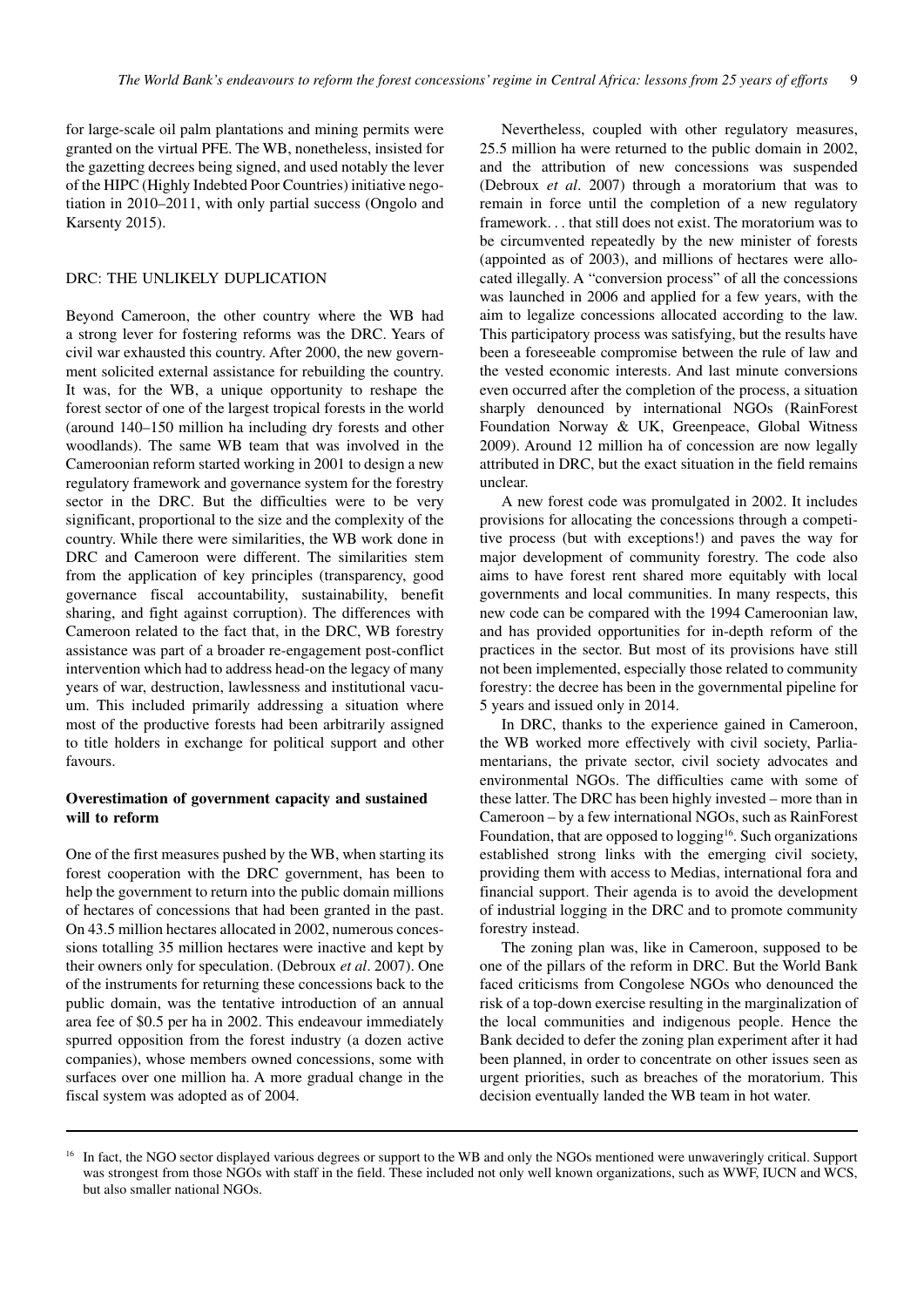# **The Inspection Panel report: the end of WB active involvement in the reform processes**

Between 1990 and 2005, the global agenda on tropical forestry has evolved significantly. New topics moved to the top of the agenda, pushing aside the former concerns about how to regulate concessions in order they deliver sustainable forest management and public revenue. Carbon emissions, illegal logging, and indigenous people: the three "big issues" of today were hardly addressed in the 1990s. The issues discussed in publications and at international conferences and the financial flows have changed in a manner that will impact the WB itself, especially at headquarters.

At the end of 2005, the WB Inspection Panel  $(IP)^{17}$ received a request from the "Organisations Autochtones Pygmées et Accompagnant les Autochtones Pygmées en République Démocratique du Congo". The requesters claimed "*that they have been harmed and will be harmed by the forestry sector reform activities supported by the [WB] Projects, which includes a plan for zoning the forests and, they fear, the implementation of a new commercial forest concession system*". The request was written in English<sup>18</sup> and it is obvious that the whole process was orchestrated by at least one international NGOs. The final IP report, which was published in 2007, blamed the WB management for having neglected several safeguards related to indigenous people and environmental assessments (Inspection Panel, 2007). The report exploited a strategic error of the WB related to the pilot zoning plan mentioned above: the WB had dropped the plan. Since the "conversion process", set up as a response to the breach of the moratorium by the ministry of forests, was meant to legalize the concessions granted on a regular basis, the Panel noted that "*in this context, the forest concession conversion process serves as de facto zoning*"19.

Another criticism focused on the potential for levying forest taxes for the benefit of the State and the local governments. The IP pointed out that the WB "*provided estimates of export revenue from logging concessions that turned out to be much too high. This had a significant effect, for it encouraged a focus on reform of the forest concession system at the expense of pursuing sustainable use of forests, the potential for community forests, and conservation".* The estimates provided by the WB came from the 2003 "Economic and Fiscal Review" (CIRAD and I&D, 2004). The revenue projections were attached to what turned out to be in retrospect a quite optimistic scenario in which the changes embodied in the new forest law would have been reasonably implemented. But

implementation has been extremely limited. Nonetheless, this statement reveals the beliefs of the IP members: for them, there was a tangible alternative to the concessions system, namely "sustainable use of forests" that was not explored by the WB team and could be achieved through community forestry.

This IP agenda is expressed clearly in the conclusion of the report: "*the Panel notes the potential importance of developing a more balanced approach by emphasizing appropriate models of community forests as well as other actions to support community participation, land tenure and use rights in the forests and by linking to the recently proposed Bank administered fund* [the FCPF] *to pilot instruments for reducing carbon emissions from deforestation and forest degradation* [REDD]". This IP report blaming the WB management has had a considerable impact on the modalities of WB interventions in Central Africa. Actually, it marked a turning point in the involvement of the WB in the reforms of the forests sector. The WB became increasingly risk-adverse, and the Central Africa forest policy work was seen as overly complex and prone to reputational exposure.

# A CHANGING ENVIRONMENT: END OF DEBT DEPENDENCE, NEW INVESTORS AND "EMERGENCE" AMBITION

# **The loss of the usual levers: from debt reimbursement to investment**

The change in the WB intervention methods is also due to the end of the levering effects of debt restructuration. By 2010, the HIPC process had been completed for most of the Central African countries. The "conditionalities" that fostered the reforms in the forest sector are now obsolete. Since the Central African countries are no longer indebted, and their annual growth rates are high thanks to the rise of oil and mineral prices, and new investors from emerging countries (notably China) are knocking at their door so they care far less about the WB and the traditional donors. The Bank now seeks to invest in large sectoral or multisectoral programs such as the forest sector's "Forest-Environment programs". Making disbursements, however, is proving to be extremely difficult due to the inability of the governments to assure the conditions for the correct use and investment of aid money.

In Cameroon, during the 2008–2009 economic crisis, which had a severe impact on timber exports, the government negotiated emergency measures, such as suspending area

<sup>&</sup>lt;sup>17</sup> The Inspection Panel is an independent accountability mechanism of the WB. It was established in 1993. The Panel provides a forum for people who believe that they may be adversely affected by Bank-financed operations to bring their concerns to the highest decision-making levels of the World Bank. The Panel determines whether the Bank is complying with its own policies and procedures which are designed to ensure that Bank-financed operations provide social and environmental benefits and avoid harm to people and the environment.

<sup>18</sup> IPN request RQ05/2, December 1, 2005.

<sup>&</sup>lt;sup>19</sup> In reality, it is common for zoning plans to be undertaken with properties already occupying the lands. In Cameroon, forest zoning affected forest areas with numerous concessions (and it took this situation into account). When the gazetting operations eventually took place in Cameroon, concession boundaries were often moved to satisfy the claims of communities anxious to develop their own lands. But, the IP had an opportunity to exploit this weakness in the WB team work.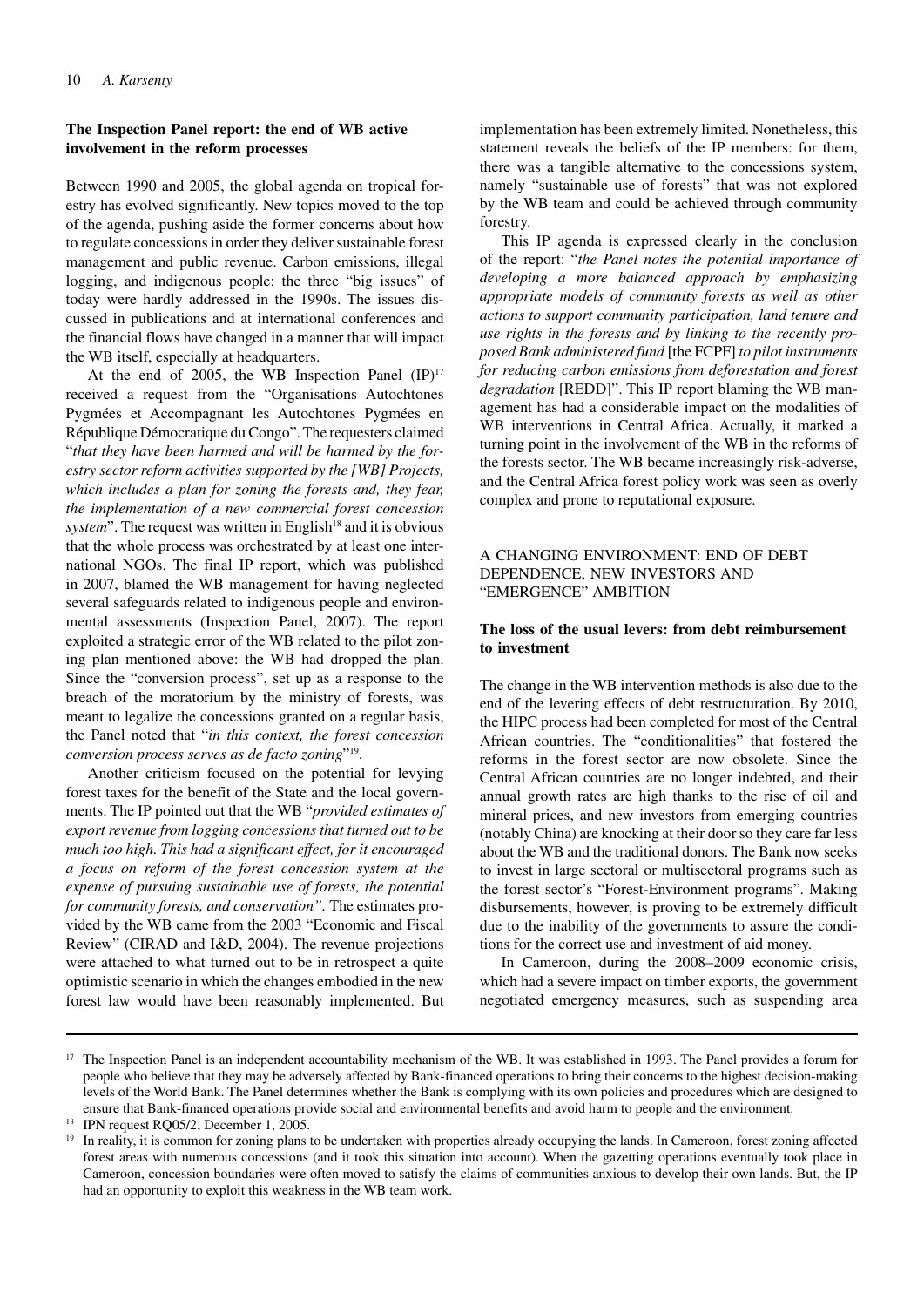fees, directly with the industry. The WB was left out of the negotiations. The Bank is no longer a driver of change in the forest sector. In 2009 when the President of Gabon imposed a log export ban – which was fully enforced in 2010 – the Bank, admittedly seldom influential in Gabon, was not consulted.

# **The decline of the traditional forest industry and the rise of Asian investors in land business**

Globally, industrial timber production in Central Africa has shrunk. The conjunction of higher taxes, escalating costs and log export bans (fully enforced or not) has squeezed the level of profits in the sector, at least for those who comply globally with the legal rules. The growing scarcity of high quality logs within some traditional species has created many more difficulties for the European operators than for Asian concessionaires who are looking for lower quality logs and can cope more easily with lesser known species.

The forest industry in Central Africa countries has, in the meantime, significantly evolved. Many European companies, once prominent, have been taken over by Asian ones (China or Malaysia). The industry split into four groups: (i) those who export mainly to Western Europe and have gotten or sought to get a FSC certification (7 companies on 5.5 million ha), (ii) those who are operating on various markets and are not looking for certification but will try to comply with FLEGT requirements, (iii) those who are operating in a "grey area", pay all taxes but do not comply with the requirements of management plans and wood processing (many Asian companies), (iv) those who are working on "small titles" and are barely complying with the law.

The entrance of the Singapore-based company Olam (a conglomerate controlled by Indian businessmen working in agri-business rather than forestry) in the forest sector in Gabon and the Republic of Congo (buying back the CIB, one of the largest FSC certified companies in the world) is significant of this shift in power from the European companies to the newcomers from emerging countries (Karsenty 2011, Cerutti *et al*. 2011, Putzel *et al*. 2011). The strategy of these profitable conglomerates is to enter sectors where profits used to be significant in the past but limited at present (the former Danish owner of the CIB recorded financial losses during the 4 years he owned the company). Questions about the midterm intentions of these firms also need attention. Olam, which is developing oilpalm and rubberwood plantations in Gabon, probably does not plan to earn a lot of money in forestry in Central Africa. Controlling a few million hectares of land (today forested) might be an advantage for developing various types of plantations in the future.

#### **The doublespeak regarding REDD+**

REDD+ has been a prominent issue since the mid-2000s for the Congo Basin countries. The UN-REDD focused

especially in the DRC, where the Ministry of Forestry seemed to be particularly interested at becoming a regional REDD leader. A lot of papers and studies have been produced so far – mostly by international consultants – but nothing has changed in the field (Brockhaus and Di Grigorio, 2015).

Gabon, Cameron and the Republic of Congo are willing to become "emerging" countries at the horizon 2030–2035. They are counting on their oil, gas, mineral resources and large-scale agribusiness to reach this goal, not on the forests, where the potential to generate public revenue through taxes is comparatively low. When Gabon, historically one of the world largest log exporter, decided to implement a log export ban in 2010 (essentially for creating jobs in the wood processing industry), the government accepted the sacrifice of almost 80% of the forest fiscal revenue ("*less than one month of oil receipts*" said an official at a workshop in 2010). In Cameroon, oil palm permits have been granted on forest concessions (even on FSC certified ones), the government is reluctant to complete the gazetting process of Forest Management Units and barely conceals its preference for other land use options (Ongolo and Karsenty, 2015), and mines are sometimes dug in protected areas (Hoyle and Levang 2012).

Paradoxically, the deforestation rates in Central Africa have slowed by a third between 1990 and 2010, even though a recent acceleration is reported by Global Forest Watch<sup>20</sup> for 2013 and 2014 essentially in the DRC. Less than 200,000 ha of dense rainforest were lost annually between 2000 and 2010 compared to almost 300,000 ha in the 1990s (Mayaux *et al*. 2013), in spite of the increase of the population. The limited if not the absence of public investments in infrastructure and agriculture during the decade is probably the main cause of this evolution, certainly not the forest-related public policies that the governments would have implemented in the name of REDD+.

At first, Central African countries hoped they could be remunerated under the REDD+ scheme for their "past efforts" which they claim to have contributed to conserve the forest, thus rendering an "ecosystem service" to the planet. They gradually understood that the REDD scheme did not allow payments for a "carbon stock"21. Instead, they would have to negotiate convenient baseline scenarios in the hope of being rewarded for "deforestation below the prediction". COMIFAC proposed an "adjustment factor" that would allow Central African countries more deforestation without sacrificing remuneration. The World Bank and the GEF launched a sub-regional program for REDD+ preparation, which is dedicated to institutional reinforcement and studies. But nothing has emerged so far regarding forest-related policies (land tenure and land-use planning, energy and transport schemes, agriculture policies, population planning, governance, etc.) or measures needed to curb or contain deforestation and degradation in the near future.

<sup>20</sup> [www.globalforestwatch.org/](http://www.globalforestwatch.org/)

<sup>&</sup>lt;sup>21</sup> The principle is to pay for actual reductions against a "business-as-usual" baseline, which means paying for a difference and not for a full stock.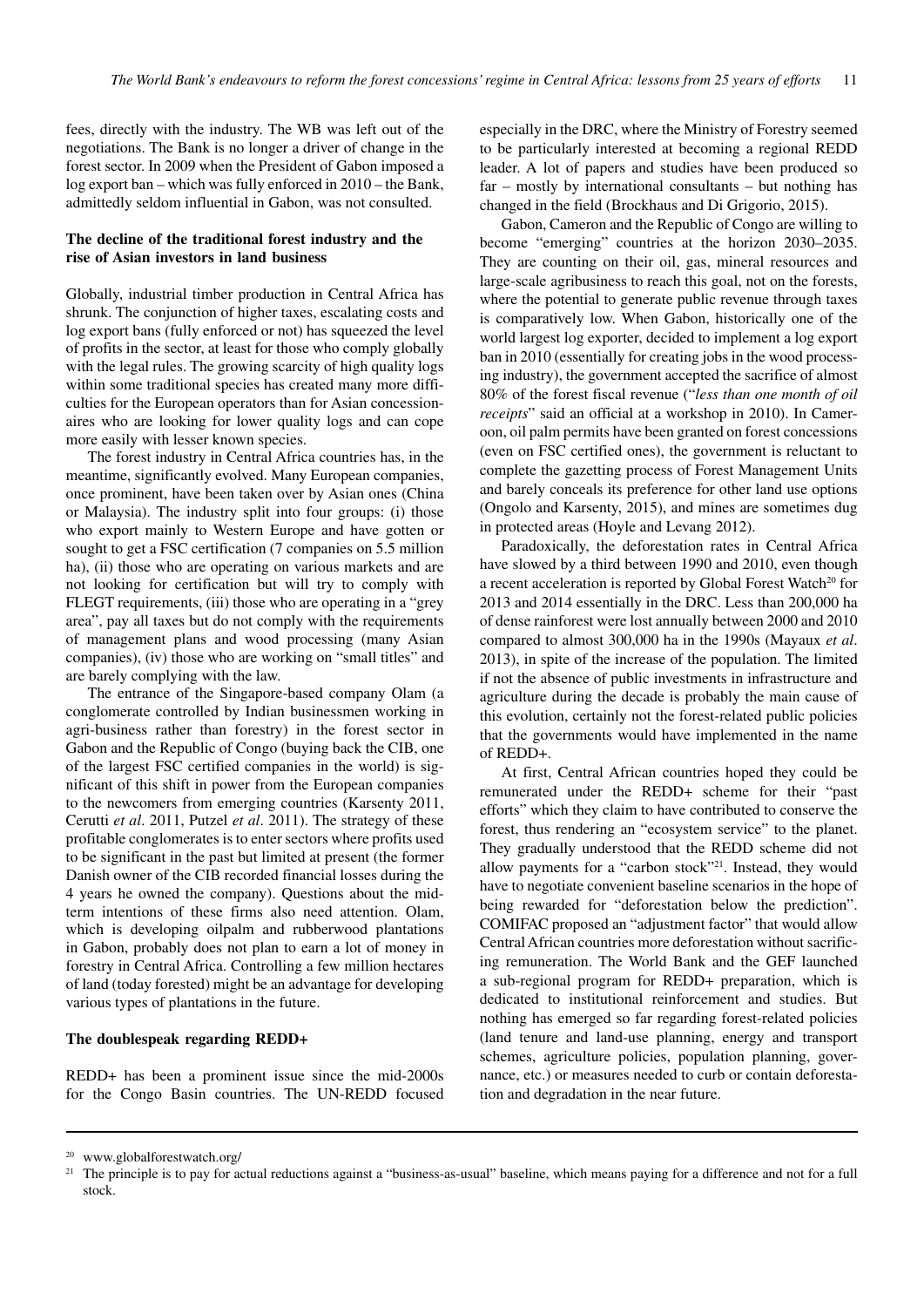### AMBIGUOUS OUTCOMES

Assessing the outcomes of around 15 years of WB endeavours for reforming the forest concession's regime in Central Africa cannot be exempt of controversy. The last example to date was provided by the 2013 report of the IEG, which is the evaluation team of the World Bank (Evaluation of World Bank Group Experience 2013). The evaluation contains criticisms against the WB work on "*concession reforms in tropical moist forest countries with weak governance*"22. The Guardian summed up the IEG conclusions as follows: "*The IEG panel (. . .) criticised the bank strongly for: (i) Continuing to support industrial logging, (ii) Not involving communities in decision-making, (iii) Assuming that benefits would accrue to the poor rather than the rich and powerful, (iv) Paying little attention to rural poverty*" (J. Vidal, 29/01/2013). All the attention of the observers has been caught by two paragraphs related to the West and Central Africa WB policies towards concession reform:

*"In tropical moist forests in Central and West Africa, World Bank support for industrial timber concession reforms has helped to advance the rule of law, increase transparency and accountability (as compared to the "without the Bank" scenario) and put environmental standards in place. Evidence is lacking, however, that these reforms in tropical moist countries with weak governance have led to sustainable and inclusive economic development.* 

*Attention to rural poverty has been lacking in World Bank supported concession reform projects. World Bank policy advice and projects that have supported the reform of industrial timber concession regimes have usually neglected or underestimated the nontimber values and uses of the forests with respect to the livelihoods of forestdependent people, their traditional claims, sociocultural values, and overall sense of security. Evidence is also lacking that concessioned natural forests are being managed sustainably".*

Actually, the 2013's IEG report is walking in the footsteps of the 2007's IP report on DRC. It shares the same beliefs about the possibility of an alternative model of forest management based on community-based management – even if it is much more prudent than the 2007's IP report about the capacity of REDD+ to be instrumental in building such an alternative. It is striking that the IEG report did not mention the numerous studies that refer to trouble with community forestry in Cameroon (Ndanyou and Majerowicz 2004, Vermeulen *et al*.

2006, Lescuyer 2007, Julve *et al*. 2007, Ezzine de Blas *et al*. 2009, Cuny 2011, Dehu  $2012)^{23}$  and suggest that community forests in Central Africa are embedded in the governance problems of the African States. The functioning of the community forests is plagued with the difficulties of collective action (free riding and accountability) in societies where the "exit option", allowed by the limited density of population, has prevented the design of strong collective rules for sustainable use of the resources. The IEG report does not mention the meta-analysis of the literature by Robinson *et al.* (2011) which shows an "*association between negative forest outcomes and communal land in Africa*" (p. 22).

The IEG report also points out that "*By neglecting the informal sector, the World Bank has missed an opportunity to reach more forest-dependent rural poor, while at the same time helping to achieve more environmentally sustainable forest management*". This difficulty to deal with the "informal sector" has clearly been one of the weaknesses of the WB intervention in Central Africa. It is probably not specific to the forest sector: the WB is more prepared to talk with governments and formal companies than with the informal actors of the economy. But the "informalisation" of the forest sector is not an exception: the share of informal employment in non-agricultural employment, excluding South Africa, rose to 78% in sub-Saharan Africa, and is still tending to increase (Chen Alter 2008). The avoidance of "formalization" has something to do with the "predatory behaviour" of the administrations that prevent the development of legal small-scale enterprises (importance of the "parafiscalité"). But it is also a way of coping with social and family pressures for jobs and financial aid. Such pressures are pushing the small and medium entrepreneurs into informality. Avoiding the creation of formal businesses allows them to "pretend to be poor" vis-à-vis their entourage (Baland *et al*. 2011).

The implicit hypothesis of the WB was that the development of community forestry should absorb the chainsaw logging activity, resulting in the creation of small-scale community enterprises to supply the domestic markets. But this did not happen. Chainsaw loggers, often professional operators, are more interested in higher quality logs they can select wherever they want. When community forests are timber-oriented, their production costs are higher than the timber costs in informal sector (Lescuyer *et al.* 2011). Community forests' enterprises prefer exporting rather than selling on the domestic market, which pays less. Finally, the administrative red tape encumbering the functioning of the community forests put hurdles on their legal production. Consequently, the needs of the domestic markets are still not met by legal timber, but by the informal operators.

 $22$  A first IEG report prepared in 2008 on the same topic reached quite different conclusions regarding the experience of the WB in reforming the concessions. But this report has never been published by the IEG.

<sup>23</sup> The IEG report did not mention any documents written in French. This is a serious weakness for understanding the ins-and-outs of the political economy of forestry in French-speaking countries.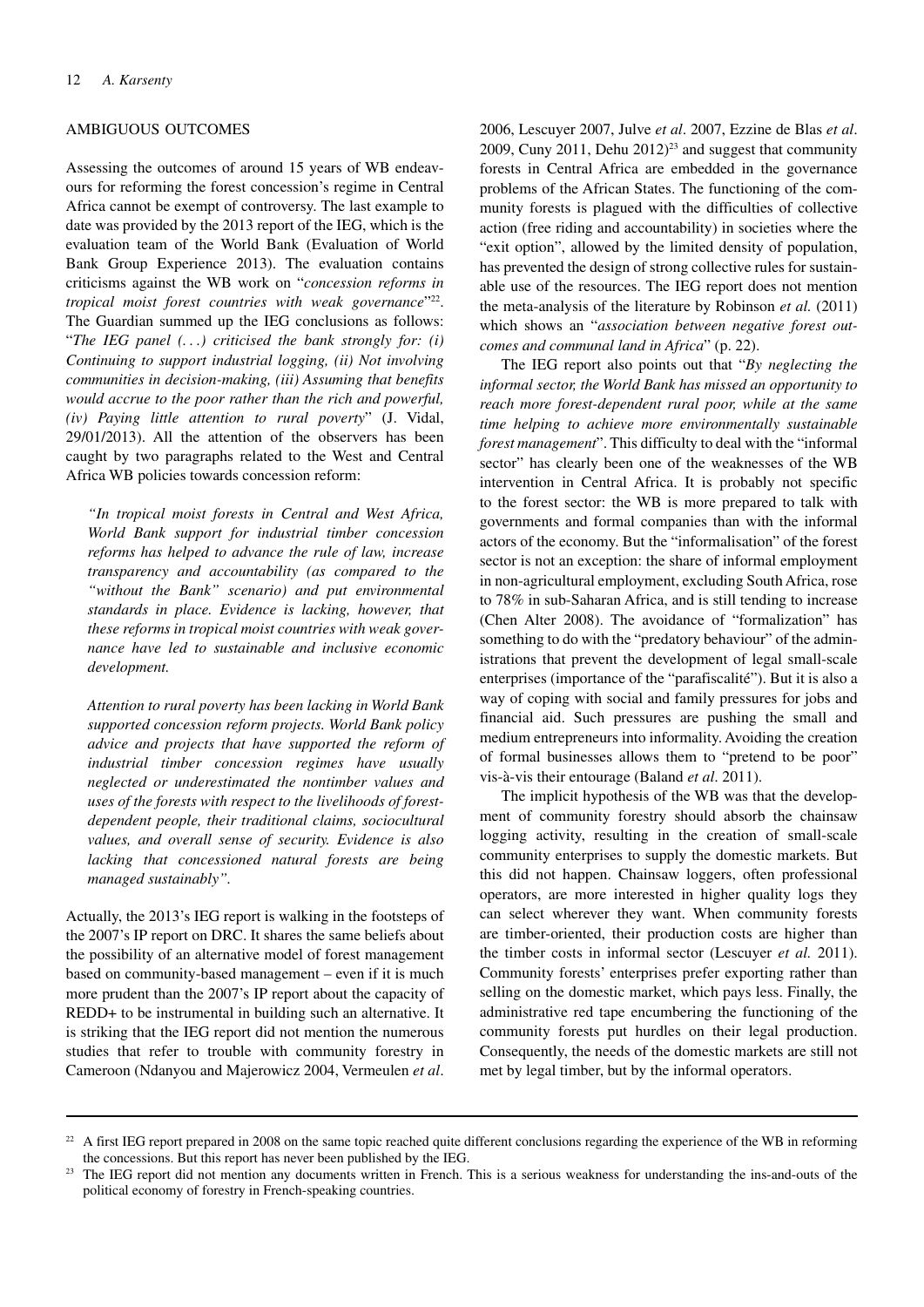# **The predominance of economic approaches over tenure and the informal economy issues**

Taking a broader perspective, such debates reveal the importance of the underlying paradigms, especially when evaluations cannot rely on "counterfactuals" *("without the Bank")* scenarios, as is often the case in policy evaluations. The WB intervention in Central Africa has been shaped by the "economics of concessions" debates of the 1990s, using a specific "theory of change". In this theory, what matters for achieving SFM was the incentives given by the pricing system (thence, the importance given to fiscal studies) and the allocation of harvesting rights. The agents who mattered were the concessionaires (including community forestry enterprises) and the governments that established the incentives systems. Land and forest tenure issues were not disregarded but considered as matters to be addressed after the concession regime being regulated. Informality was difficult to handle within this analytical framework, since the informal actors bypassed the regulations whose design is the core of the reform processes.

Combined with changes in costs of operations and in the international timber markets, one of the effects of the changes in the forest sector based on the reforms (notably compulsory management plans, norms, higher taxes, an auction system for permits allocations), has been the double movement of concentration (of the export-oriented sector) and fragmentation (of the domestic-oriented sector) with the expansion of the informal sector (Karsenty 2007). This dynamic has been overlooked in the "theory of change" of the WB24.

Poor articulation of the agendas of zoning plans, community forestry and small-scale enterprises has been a major weakness in WB interventions. Forest sector reforms should be conceived and conducted in close connection with evolutions in the legal framework regulating land and tree tenure. Providing there is a political will to address also this sensitive issue.

### **Lack or ownership or insufficient capacities to generate coalitions?**

WB policies resting on "conditionalities" have been criticized for not inducing ownership. This argument is only partly true, since it is a common practice for governments to be fully part of the reform process (as we have seen in the case of Cameroon) but at the same time to argue that they "were forced" to adopt measures that hamper their vested interests. Nonetheless, Brunner and Ekoko (2000) were right in noticing the overly exclusive focus on dialoguing with the executive branch of the government. Representatives of the parliament have often been neglected – leading to some surprises during the legislative process.

The Bank also tended to believe in spontaneous support for its actions by local NGOs flagged as "pro-poor", in favour of conservation and local communities. In reality, the economic paradigm underlying the WB's "theory of change" is generally not well understood by the local NGOs. In Cameroon, many NGOs opposed the auction system for concessions on the grounds that it would favour wealthy foreign operators over national ones<sup>25</sup>. The Bank probably relied too much on the relationships established with key members of governments and it neglected creating coalitions for introducing reforms that included large parts of the civil society and the parliamentarians. Changes in governmental coalitions due to changes in the ministries' senior staff have often been synonymous to loss of leverage for reform processes.

#### **The way forward: rewarding or investing?**

REDD+ as a "performance-based" payment scheme is particularly appealing for donors since it relies on financial incentives but does not need any "conditionalities": the governments are completely sovereign in deciding on the means and policies they will implement for curbing deforestation. In principle, donors are in a more comfortable position: they just have to invest upfront for institutional building, and "the carbon market" will reward *ex post* for the "performance" reached (by comparing against a baseline scenario). The complex task of designing policies and verifying the implementation of the reforms are no longer the business of the donors, who, thus, can position themselves as mere lenders for the countries seeking to take advantage of the carbon market.

Beyond the question of how to fabricate the "performance" from scratch (Karsenty 2008), the difficulty with a Central African country is that the governments seem more interested in large-scale investments they can attract for agriculture, mining and infrastructure than in undertaking the (socially) costly reforms that would be required to conserve their forests. And, assuming that these countries had the will to really take action to protect their forests, most countries– starting with the DRC – simply do not have the institutions needed to design and implement ambitious transformations, such as a land tenure reform or new agriculture policies. Donors will have to invest heavily and over a long haul not only in institution-building, they will also have to participate in designing the reforms they will be requested to sponsor, at least partly.

Whatever the likelihood of a future REDD+ scheme delivering offsets for the international carbon markets, it seems more and more evident that the public funding associated with REDD+ will have to be sustained and probably increased through time. This will be to give the poorest countries the financial means needed to address the domestic drivers of deforestation and to pay for the reforms of forest-related

<sup>&</sup>lt;sup>24</sup> The Voluntary Partnership Agreements between the EU and exporting countries implemented under the FLEGT initiative will probably reinforce this tendency.

<sup>25</sup> To prevent this, some concessions were reserved for bidding between national loggers only. The Government eventually decided to put an end to this exception.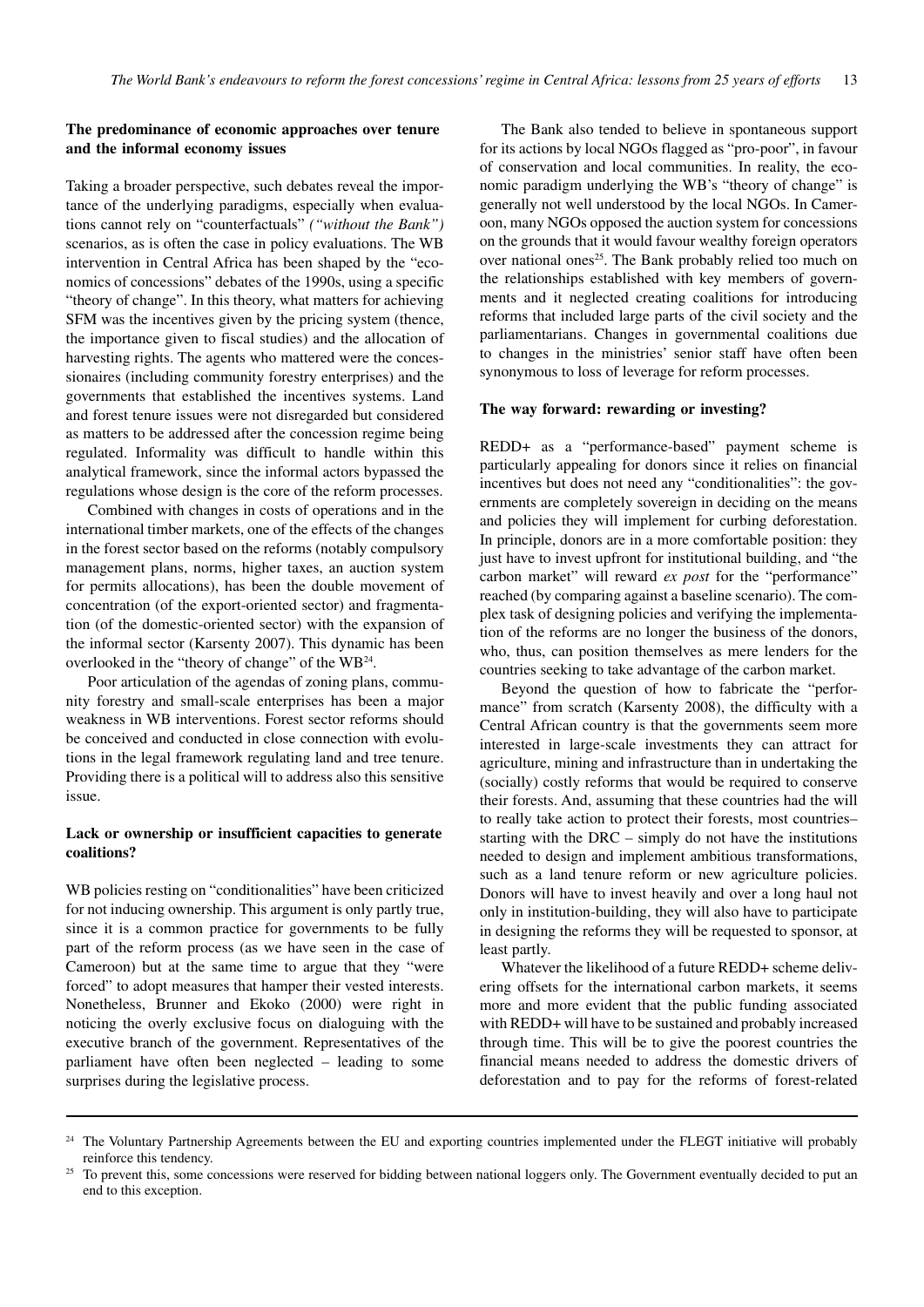policies that are critical for tackling the issue. Phase II of REDD+ is designed along those lines and the recent Central African Forest Initiative (CAFI) is to be seen in this perspective. It is unlikely that most of the countries can move quickly to Phase III, which is performance-based. "Investing" will be the key word for long to come, the "reward" dimension remaining a possible feature of the REDD+ mechanism once the numerous difficulties (additionality of the reductions, risks of leakage, permanence issue, side-effects on biodiversity, opposition of social NGOs, etc.) have been overcome. And as long as public aid for investment is concerned, donors will want to monitor the effective and equitable use of their money. In the end, with the exception of some emerging countries such as Brazil that might have the capacity to fund their reforms themselves, the REDD+ public sponsors will be facing the same issues as the WB faced in Central Africa during its "forest policy reform" years. Rather than unconditional reward once the "performance" has been monitored, i.e., achieved, as is often expected from REDD+, conditionalities that orient the sponsors' investments will be the cornerstone in the decision to invest public funds for implementing forest-related policies.

#### **CONCLUSION**

To qualify the situation prevailing in the forest sector in Central Africa, it is not uncommon to hear that the regulatory framework is globally suitable, but the implementation is failing due to a lack of political will and limited effectiveness of the public institutions. Even though the framework still needs many improvements, this statement accurately summarizes the achievements and limitations of the reform processes in Central Africa during the two last decades.

The issue of ownership, and more precisely in-depth and sustained ownership of the reform processes, remains central. But this issue goes well beyond the commitments of the President, the Minister of Forests and a small group of high-level officials. Increasing transparency and accountability jeopardizes vested interests entrenched in the public administration. These interests have the capacity to resist silently and to undermine the reform processes from the inside. On the other hand, convincing the public opinion of the benefits of the reforms for more equity and effectiveness is a key achievement when hoping to circumvent the passive resistance in the inner circles of the public administration. The WB probably did not pay enough attention to the in-depth work that needed to be done with journalists, leaders of associations, parliamentarians and academics, to explain the ins-and-outs of the reform processes $26$ . As for the NGOs, it is not enough to

"bring them on board" through consulting contracts as it tried to do. Providing training for their members – especially in economics and forest ecology/management and institutional change – would be extremely useful to developing a shared understanding of the stakes associated with the reform processes.

Another dimension that is critical for the reform processes is enhancing the rule of law through accountability, downward accountability from the public administration to the citizens and from the citizens who hold the public administration accountable. This would help in sustaining the reform processes, regardless of changes at the top echelons of the ministries. Checks-and-balances in institutional functioning can be encouraged through support to parliamentarians and citizens' associations tasked to investigate and report publicly on the implementation of the rule of law. In 2005, the publication of the Lutundula report<sup>27</sup> on the irregularities in the mining contracts granted to companies in DRC, was instrumental in raising the awareness of Congolese citizens to the importance of what was at stake in the concession allocation process in the mining sector.

The ultimate challenge for donors and committed governments will be to shift from the traditional approach in terms of national public forest policies to a new paradigm in terms of the coherence of forest-related policies (Singer 2008); this includes all the public and private policies that affect forests, directly and indirectly (land tenure, agriculture, transports, land-use planning, energy policies, etc. see Lele *et al.* 2013). The new paradigm does not only concern forest-related policies in developing countries, but also policies and consumption patterns in industrial countries, as was recently pointed out regarding the significant impact of EU policies and consumption patterns on deforestation (European Commission  $2013)^{28}$ . The limited capacity to take action beyond traditional sectoral boundaries is a traditional weakness of both the organizations and the ministries in developing countries. But, if tropical deforestation is to be reduced or contained, coherent cross-sectoral policies coupled with responsible trade and consumption policies in developed countries, will be essential.

#### **REFERENCES**

- BALAND, J.-M., GUIRKINGER, C. and MALI, C. 2011. Pretending to be Poor: Borrowing to Escape Forced Solidarity in Cameroon, *Economic Development and Cultural Change* **60**(1): 1–16.
- BROCKHAUS, M. and DI GREGORIO, M. 2014. National REDD+ policy networks: from cooperation to conflict. *Ecology and Society* **19**(4): 14.

<sup>&</sup>lt;sup>26</sup> Even though the Bank assisted Central African countries in creating the Central African Conference of Parliamentarians for Sustainable Forest Ecosystem Management (REPAR,) which started in 1999.

<sup>27</sup> From the name of the Representative, head of the parliamentarian commission, which was financially supported by the UK to perform the fact-finding missions.

<sup>28</sup> Between 1990 and 2008, the EU27 imported almost 36% of all deforestation in the form of crop and livestock products traded between world regions (European Commission, 2013).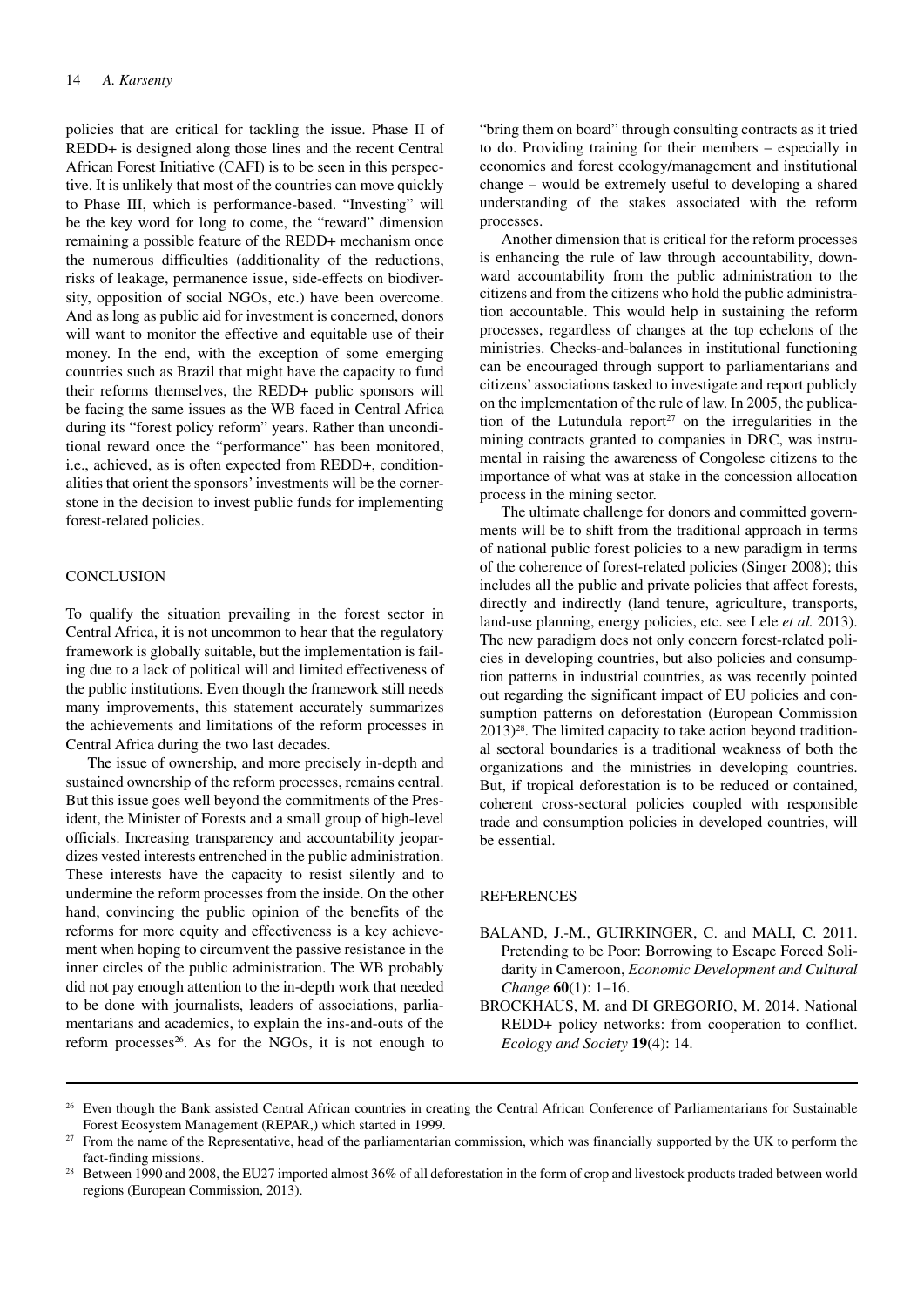- BROWN, D., SCHRECKENBERG, K., SHEPHERD, G. and WELLS, A. 2002. Forests as an Entry Point for Governance Reform. ODI Forestry, Briefing, No.1, April 2002, Overseas Development Institute, London.
- BRUNNER, J. and EKOKO, F. 2000. Environmental Adjustment: Cameroon Case Study. *In*: Frances Seymour and Navroz Dubash (eds) *The Right Conditions: The World Bank, Structural Adjustment, and Forest Policy Reform*. WRI, Washington DC.
- CARRET, J.-C. 2000. La réforme de la fiscalité forestière au Cameroun. *Bois et Forêts des Tropiques* **264**. CIRAD, Montpellier.
- CERRUTI, P.O. and LESCUYER, G. 2011. *The domestic market for small-scale chainsaw milling in Cameroon: Present situation, opportunities and challenges*. Occasional paper **61**. Bogor, Indonesia, CIFOR.
- CERUTTI, P.O., TACCONI, L., LESCUYER, G. and NASI, R. 2012. Cameroon's Hidden Harvest: Commercial Chainsaw Logging, Corruption, and Livelihoods. *Society & Natural Resources* **26**(5): 539–553.
- CHEN ALTER, M. 2011. Informalization of Labour Markets: Is Formalization the Answer? *In: RAVAZI, S. (ed.) The gendered impact of liberalization* – *Towards 'embedded' liberalism?* Routledge/UNRISD Research in Gender and Development.
- CIRAD I&D (Institutions & Développement), 2004. Revue économique du secteur forestier en RDC, Rapport principal, Banque Mondiale / Ministère de l'Environnement de la République Démocratique du Congo.
- CIRAD, 2006. *Second audit économique et financier du secteur forestier au Cameroun*, Gouvernement du Cameroun (Ministère de l'Économie et des Finances).
- CUNY, P. 2011. *État des lieux de la foresterie communautaire et communale au Cameroun*. Wageningen, Tropenbos International Congo Basin Programme.
- DEBROUX, L., HART, T., KAIMOWITZ, D., KARSENTY, A. and TOPA, G. 2007. Forests in Post-Conflict Democratic Republic of Congo, Analysis of a Priority Agenda. World Bank, CIRAD, CIFOR, Bogor, 82 p., www.cifor. cgiar.org/publications/detail.htm?&pid=2188
- DEFOURNY, P., DELHAGE, C. and KIBAMBE LUBAM-BA, J.-P. 2011. *Analyse quantitative des causes de la déforestation et de la dégradation des forêts en République Démocratique du Congo*. UCL/FAO/CN REDD. FAO, Kinshasa, Democratic Republic of Congo.
- DEHU, C. 2012. *The Forbidden Forest: Forest People Coping with Forest Law in Cameroon*. Master thesis (SUTRO-FOR). University of Copenhagen – AgroParisTech, Montpellier.
- EKOKO, F. 2000. Balancing Politics, Economics, and Conservation: The Case of the Cameroon Forestry Law Reform, *Development and Change* **31**: 131–154
- ESSAMA NSSAH, B. and GOCKOWSKI, J. 2000. Cameroon – Forest Sector Development in a Difficult Political Economy, Report for the OED (World Bank Operations Evaluation Department), The World Bank, Washington D.C.
- EUROPEAN COMMISSION, 2013. *The impact of EU consumption on deforestation: Comprehensive analysis of the impact of EU consumption on deforestation*. Study funded by the European Commission, DG ENV, and undertaken by VITO, IIASA, HIVA and IUCN NL.
- EZZINE DE BLAS, D., RUIZ PÉREZ, M., SAYER, J.A., LESCUYER, G., NASI, R. and KARSENTY, A. 2009. External Influences on and Conditions for Community Logging Management in Cameroon. *World Development* **37**(2): 445–456.
- FREDERICKSEN, T.S. and PUTZ, F.E. 2003. Silvicultural intensification for tropical forest conservation. *Biodiversity and Conservation* 12: 1445–1453.
- GRAY, J. 2002. Forest Concession Policies and Revenue Systems: Country Experience and Policy Changes for Sustainable Tropical Forestry, *World Bank Technical Paper* **522**, Forest Series, Washington D.C.,
- GRUT, M., GRAY, J.A. and EGLI, N. 1991. Forest pricing and concession policies: managing the high forests of West and Central Africa, *World Bank Technical Paper*  **143**, Africa Technical department. Washington D.C.
- GREENPEACE, 2007. Réforme du secteur forestier: Échec au Cameroun, pillage annoncé en RDC. [www.greenpeace.](http://www.greenpeace.org/raw/content/france/foret-africaine/la-lecon-camerounaise/la-le-on-camerounaise.pdf) [org/raw/content/france/foret-africaine/la-lecon-camerounaise/](http://www.greenpeace.org/raw/content/france/foret-africaine/la-lecon-camerounaise/la-le-on-camerounaise.pdf) [la-le-on-camerounaise.pdf](http://www.greenpeace.org/raw/content/france/foret-africaine/la-lecon-camerounaise/la-le-on-camerounaise.pdf)
- GREENPEACE, 2010. Forest Reform in the Democratic Republic of Congo: Leaving People Out. [www.green](http://www.greenpeace.de/fileadmin/gpd/user_upload/themen/waelder/Congo_Forest_Reform_leaving_people_out_final.pdf)[peace.de/fileadmin/gpd/user\\_upload/themen/waelder/](http://www.greenpeace.de/fileadmin/gpd/user_upload/themen/waelder/Congo_Forest_Reform_leaving_people_out_final.pdf) [Congo\\_Forest\\_Reform\\_leaving\\_people\\_out\\_final.pdf](http://www.greenpeace.de/fileadmin/gpd/user_upload/themen/waelder/Congo_Forest_Reform_leaving_people_out_final.pdf)
- HOYLE, D. and LEVANG, P. 2012. Oil Palm Development in Cameroon. WWF Cameroon, Yaoundé.
- IEG (Independent Evaluation Group World Bank Group), 2013. Managing Forest Resources for Sustainable Development – An Evaluation of World Bank Group Experience.<http://ieg.worldbankgroup.org/>
- INSPECTION PANEL (The), 2007. Investigation Report. Democratic Republic of the Congo: Transitional Support for Economic Recovery Grant (TSERO) (IDA Grant No. H 1920-DRC) and Emergency Economic and Social Reunification Support Project (EESRSP) (Credit No. 3824-DRC and Grant No. H 064-DRC). Report No. 40746  $-ZR$ .
- JULVE, C., VANDENHAUTE, M., VERMEULEN, C., CASTADOT, B., EKODECK, H. and DELVINGT, W. 2007. Séduisante théorie, douloureuse pratique: la foresterie communautaire camerounaise en bute à sa propre législation. *Parcs et réserves* **62**(2): 18–23.
- KARSENTY, A. 2006. L'impact des réformes dans le secteur forestier en Afrique centrale. *In*: *Exploitation et gestion durable des forêts en Afrique centrale*. In: NASI R., NGU-INGUIRI, J.-C. and EZZINE DE BLAS, D., L'Harmattan, Paris, p. 25–60.
- KARSENTY, A. 2007. Overview of Industrial Forest Concessions and Concession-based Industry in Central and West Africa and Consideration of Alternatives, CIRAD for *Rights and Resources Initiative*.
- KARSENTY, A. 2008. The architecture of proposed REDD schemes after Bali: facing critical choices. *International Forestry Review* **10**(3): 443–457.